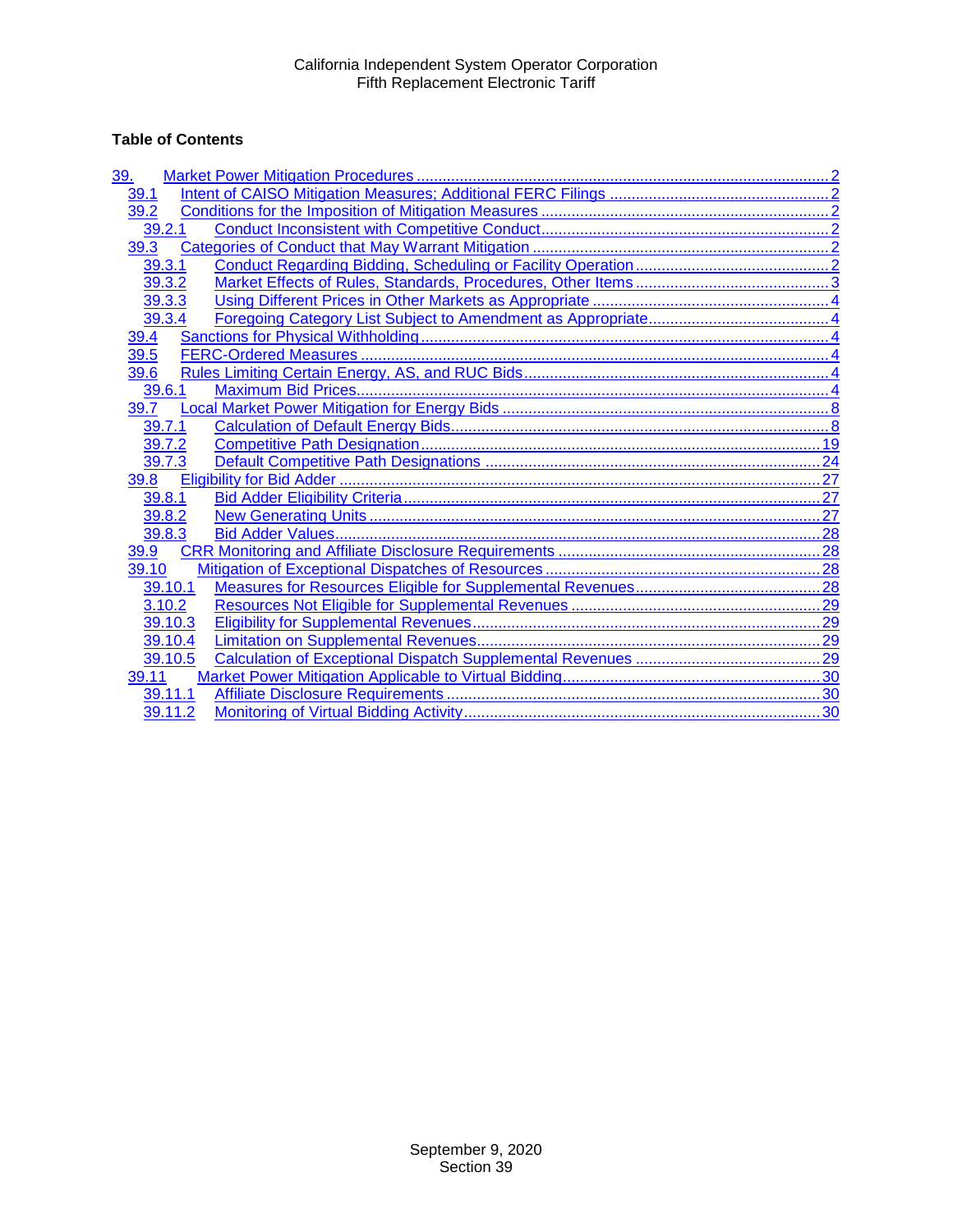#### <span id="page-1-0"></span>**39. Market Power Mitigation Procedures**

#### <span id="page-1-1"></span>**39.1 Intent of CAISO Mitigation Measures; Additional FERC Filings**

These CAISO market power mitigation measures ("Mitigation Measures") are intended to provide the means for the CAISO to mitigate the market effects of any conduct that would substantially distort competitive outcomes in the CAISO Markets while avoiding unnecessary interference with competitive price signals. These Mitigation Measures are intended to minimize interference with an open and competitive market, and thus to permit, to the maximum extent practicable, price levels to be determined by competitive forces under the prevailing market conditions. To that end, the Mitigation Measures authorize the mitigation only of specific conduct identified through explicit procedures specified below. In addition, the CAISO shall monitor the markets it administers for conduct that it determines constitutes an abuse of market power but is not addressed by the market power mitigation procedures specified below. If the CAISO identifies any such conduct, it shall make a filing under Section 205 of the Federal Power Act, 16 U.S.C. § 824d, with FERC requesting authorization to apply appropriate mitigation measures. Any such filing shall identify the particular conduct the CAISO believes warrants mitigation, shall propose a specific mitigation measure for the conduct, and shall set forth the CAISO's justification for imposing that mitigation measure.

## <span id="page-1-2"></span>**39.2 Conditions for the Imposition of Mitigation Measures**

## <span id="page-1-3"></span>**39.2.1 Conduct Inconsistent with Competitive Conduct**

In general, the CAISO shall consider a Market Participant's conduct to be inconsistent with competitive conduct if the conduct would not be in the economic interest of the Market Participant in the absence of market power. The categories of conduct that are inconsistent with competitive conduct include, but may not be limited to, the four categories of conduct specified in Section 39.3 below.

## <span id="page-1-4"></span>**39.3 Categories of Conduct that May Warrant Mitigation**

## <span id="page-1-5"></span>**39.3.1 Conduct Regarding Bidding, Scheduling or Facility Operation**

Mitigation Measures may be applied to bidding, scheduling or operation of an Electric Facility or as specified in Section 39.3.1. The following categories of conduct, whether by a single firm or by multiple firms acting in concert, may cause a material effect on prices or generally the outcome of the CAISO Markets if exercised from a position of market power. Accordingly, the CAISO shall monitor the CAISO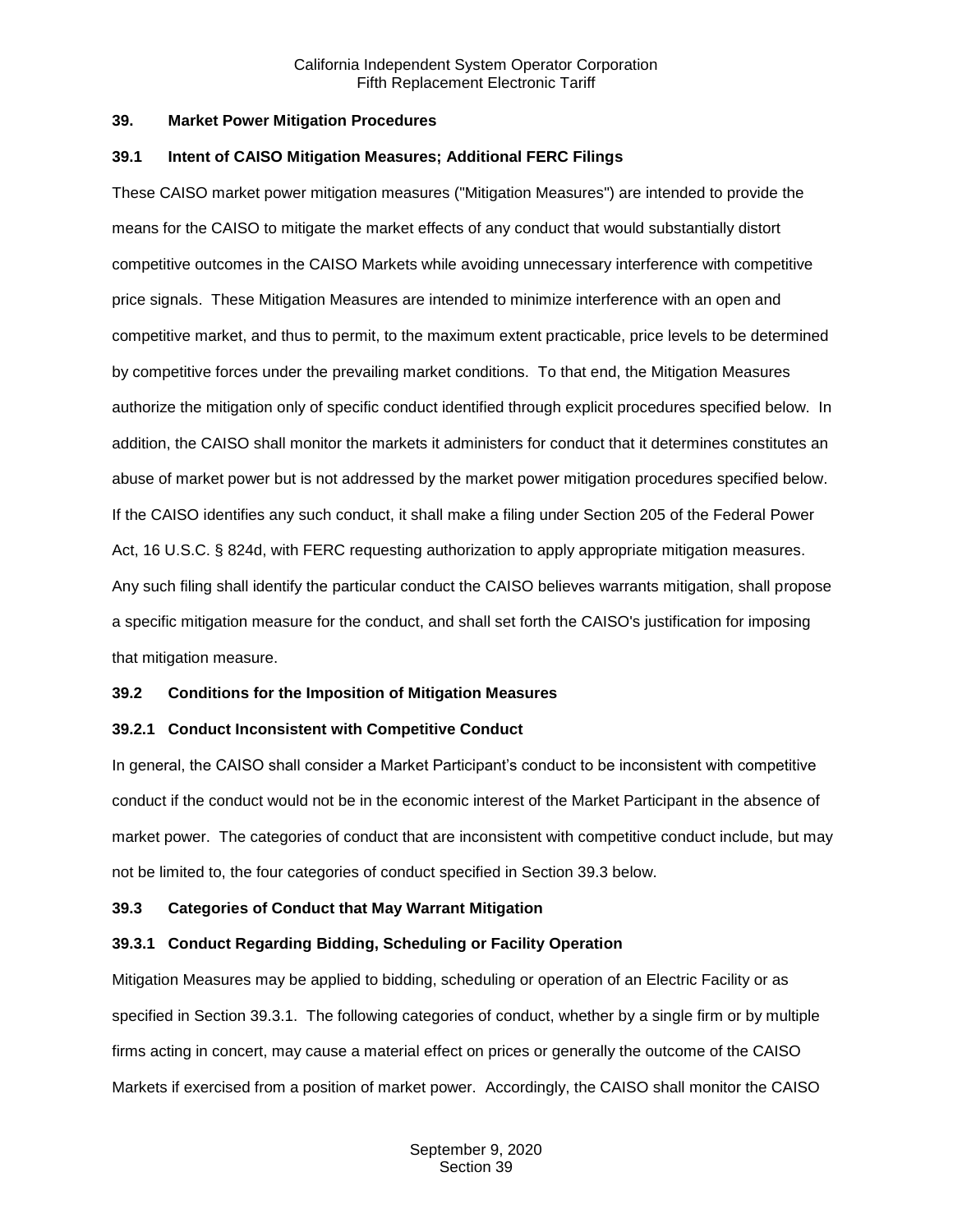Markets for the following categories of conduct, and shall impose appropriate Mitigation Measures if such conduct is detected and the other applicable conditions for the imposition of Mitigation Measures are met:

- (1) Physical withholding of an Electric Facility, in whole or in part, that is, not offering to sell or schedule the output of or services provided by an Electric Facility capable of serving a CAISO Market. Such withholding may include, but not be limited to: (i) falsely declaring that an Electric Facility has been forced out of service or otherwise become totally or partially unavailable, (ii) refusing to offer Bids for an Electric Facility when it would be in the economic interest, absent market power, of the withholding entity to do so, (iii) declining Bids called upon by the CAISO (unless the CAISO is informed in accordance with established procedures that the relevant resource for which the Bid is submitted has undergone a forced outage or derate), or (iv) operating a Generating Unit in Real-Time to produce an output level that is less than the Dispatch Instruction.
- (2) Economic withholding of an Electric Facility, that is, submitting Bids for an Electric Facility that are unjustifiably high (relative to known operational characteristics and/or the known operating cost of the resource) so that: (i) the Electric Facility is not or will not be dispatched or scheduled, or (ii) the Bids will set LMPs.
- (3) Uneconomic production from an Electric Facility that is, increasing the output of an Electric Facility to levels that would otherwise be uneconomic in order to cause, and obtain benefits from, a Transmission Constraint.
- (4) Bidding practices that distort prices or uplift charges away from those expected in a competitive market, such as registering Start-Up Cost and Minimum Load Cost data or submitting Bid Costs on behalf of an Electric Facility that are unjustifiably high (relative to known operational characteristics and/or the known operating cost of the resource) or misrepresenting the physical operating capabilities of an Electric Facility resulting in uplift payments or prices significantly in excess of actual costs.

## <span id="page-2-0"></span>**39.3.2 Market Effects of Rules, Standards, Procedures, Other Items**

Mitigation Measures may also be imposed to mitigate the market effects of a rule, standard, procedure, design feature, or known software imperfection of a CAISO Market that allows a Market Participant to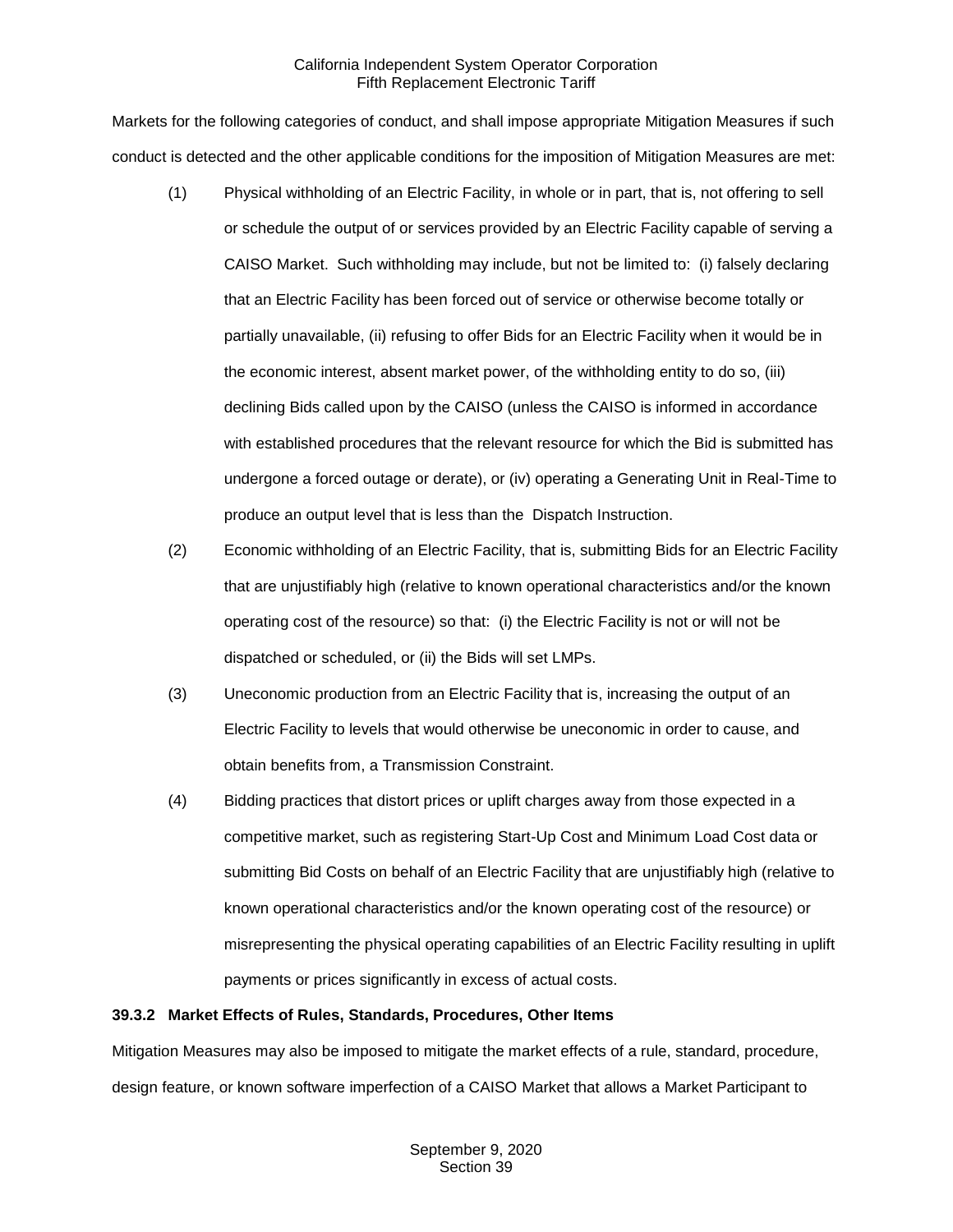manipulate market prices or otherwise impair the efficient operation of that market, pending the revision of such rule, standard, procedure design feature, or software defect to preclude such manipulation of prices or impairment of efficiency.

## <span id="page-3-0"></span>**39.3.3 Using Different Prices in Other Markets as Appropriate**

Taking advantage of opportunities to sell at a higher price or buy at a lower price in a market other than a CAISO Market shall not be deemed a form of withholding or otherwise inconsistent with competitive conduct.

## <span id="page-3-1"></span>**39.3.4 Foregoing Category List Subject to Amendment as Appropriate**

The CAISO shall monitor CAISO Markets for other categories of conduct, whether by a single firm or by multiple firms acting in concert, that have material effects on prices in a CAISO Market or other payments. The CAISO shall seek to amend the foregoing list as may be appropriate to include any such conduct that would substantially distort or impair the competitiveness of any of the CAISO Markets.

## <span id="page-3-2"></span>**39.4 Sanctions for Physical Withholding**

The CAISO may report a Market Participant the CAISO determines to have engaged in physical withholding, including providing the CAISO false information regarding derating or outage of an Electric Facility, to the Federal Energy Regulatory Commission in accordance with Section 9.3.10.5. In addition, a Market Participant that fails to operate a Generating Unit in conformance with CAISO Dispatch Instructions shall be subject to the penalties set forth in Section 11.23.

## <span id="page-3-3"></span>**39.5 FERC-Ordered Measures**

In addition to any mitigation measures specified above, the CAISO shall administer, and apply when appropriate in accordance with their terms, such other mitigation measures as it may be directed to implement by order of the FERC.

# <span id="page-3-4"></span>**39.6 Rules Limiting Certain Energy, AS, and RUC Bids**

# <span id="page-3-5"></span>**39.6.1 Maximum Bid Prices**

Notwithstanding any other provision of this CAISO Tariff, maximum Bid price provisions of Section 39 shall apply to limit, Energy Bids, RUC Availability Bids, and Ancillary Service Bids as specified below.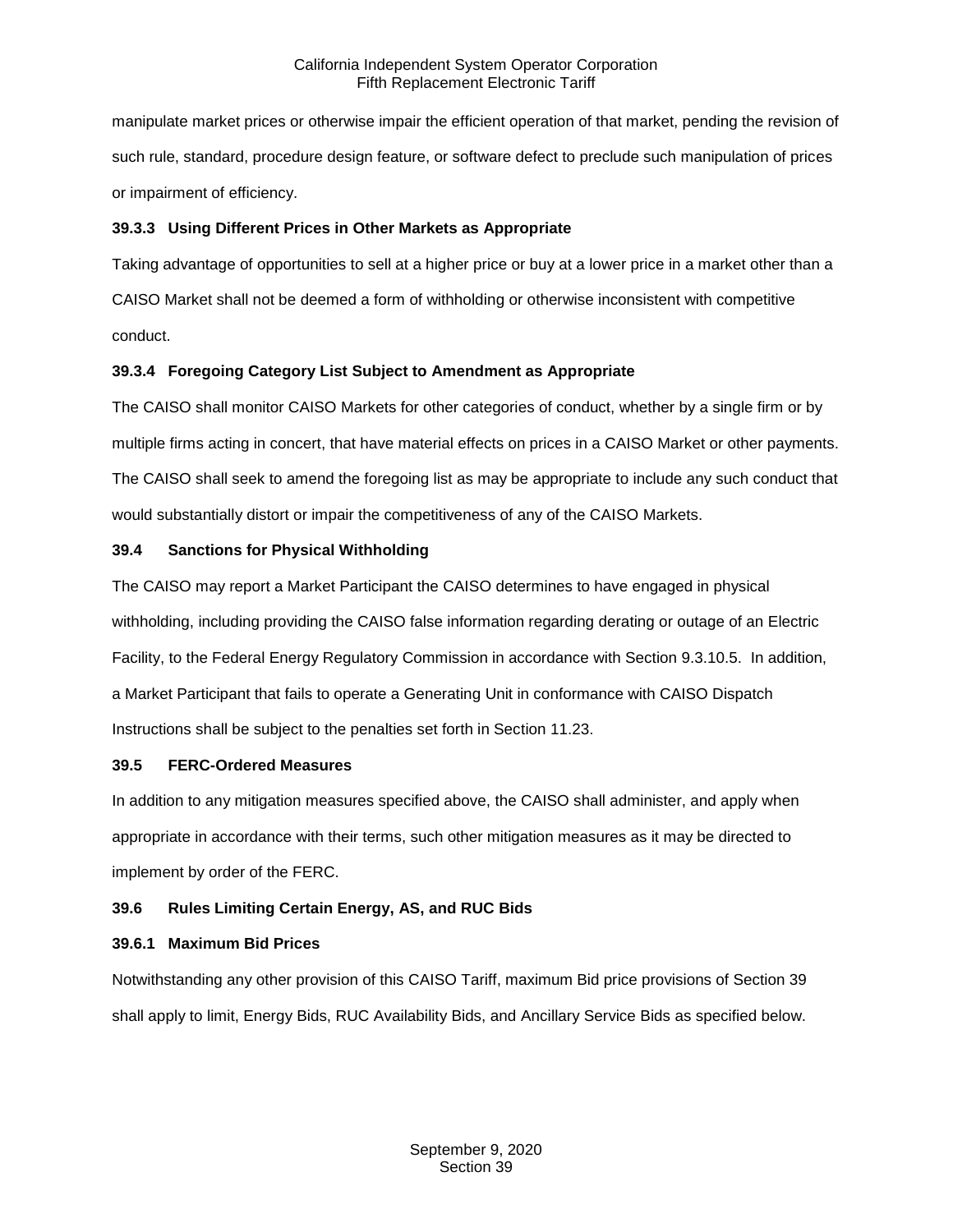## **39.6.1.1 Maximum Price for Energy Bids**

For the twelve (12) months following the effective date of this Section, the maximum Energy Bid prices shall be \$500/MWh. After the twelfth month following the effective date of this Section, the maximum Energy Bid price shall be \$750/MWh. After the twenty-fourth month following the effective date of this Section, the maximum Energy Bid price shall be \$1,000/MWh.

## **39.6.1.2 Maximum RUC Availability Bid Prices**

The maximum RUC Availability Bid price shall be \$250/MW/h.

## **39.6.1.3 Maximum Ancillary Services Bid Prices**

The maximum level for Ancillary Services Bid prices shall be \$250/MWh.

## **39.6.1.3.1 Maximum Regulation Mileage Bid Price**

The maximum Mileage Bid price shall be \$50.

## **39.6.1.4 Minimum Bid Price for Energy Bids**

The minimum Energy Bid price shall be negative \$150/MWh. These rules apply to all Energy Bids, including Virtual Bids.

## **39.6.1.5 Minimum Bid Price for Ancillary and RUC Bids**

Ancillary Service Bids and RUC Availability Bids submitted into CAISO markets must have Bid prices not less than \$0/MW/h.

## **39.6.1.5.1 Minimum Regulation Mileage Bid Prices**

Regulation Mileage Bids submitted into CAISO markets must have Bid prices not less than \$0.

# **39.6.1.6 Maximum Start-Up Cost and Minimum Load Cost Registered Cost Values**

The maximum Start-Up Cost and Minimum Load Cost values registered in the Master File by Scheduling Coordinators for capacity of non-Multi-Stage Generating Resources that are eligible and elect to use the Registered Cost methodology in accordance with Section 30.4 will be limited to 150 percent of the Projected Proxy Cost. The maximum Start-Up Cost and Minimum Load Cost values registered in the Master File by Scheduling Coordinators for capacity of Multi-Stage Generating Resources that are eligible and elect to use the Registered Cost methodology in accordance with Section 30.4 will be limited to 150 percent of the Projected Proxy Cost for each MSG Configuration of the resources. The Projected Proxy Cost for natural gas-fired resources will include a gas price component, a major maintenance expense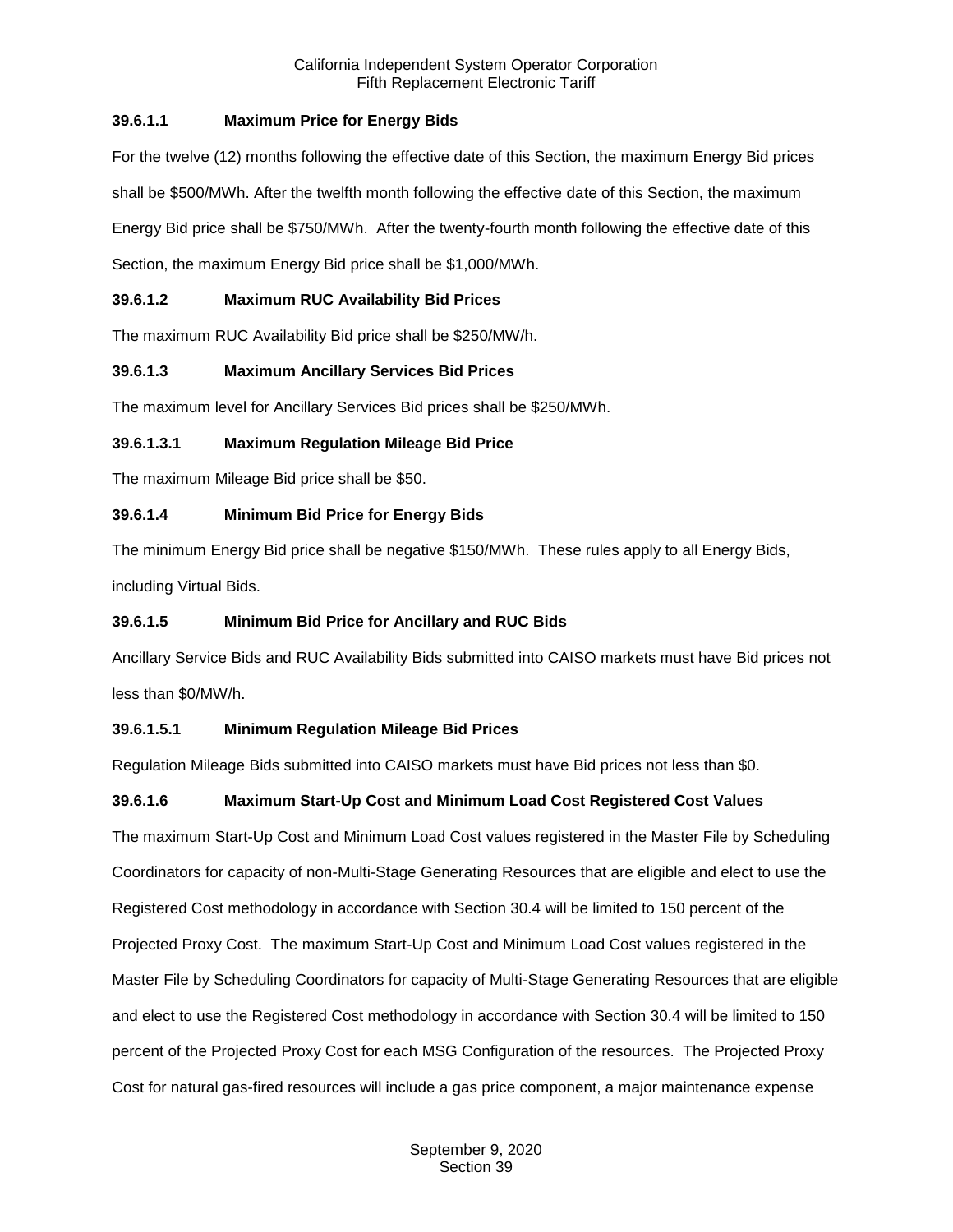component, if available, a volumetric Grid Management Charge component, and, if eligible, a projected Greenhouse Gas Allowance Price component calculated as set forth in this Section 39.6.1.6. The Projected Proxy Cost for non-natural gas-fired resources will be based on costs provided to the CAISO pursuant to Section 30.4.1.1.2, a major maintenance expense component, if available, a volumetric Grid Management Charge component, and, if eligible, a projected Greenhouse Gas Allowance Price component calculated as set forth in this Section 39.6.1.6.

## **39.6.1.6.1 Gas Price Component of Projected Proxy Cost**

For natural gas-fired resources, the CAISO will calculate a gas price to be used in establishing maximum Start-Up Costs and Minimum Load Costs after the twenty-first day of each month and post it on the CAISO Website by the end of each calendar month. The price will be applicable for Scheduling Coordinators for natural gas-fired Use-Limited Resources electing to use the Registered Cost methodology until a new gas price is calculated and posted on the CAISO Website. The gas price will be calculated as follows:

- (1) Daily closing prices for monthly natural gas futures contracts at Henry Hub for the next calendar month are averaged over the first twenty-one (21) days of the month, resulting in a single average for the next calendar month.
- (2) Daily prices for futures contracts for basis swaps at identified California delivery points, are averaged over the first twenty-one (21) days of the month for the identified California delivery points as set forth in the Business Practice Manual.
- (3) For each of the California delivery points, the average Henry Hub and basis swap prices are combined and will be used as the baseline gas price applicable for calculating the caps for Start-Up and Minimum Load Costs for Use-Limited Resources electing to use the Registered Cost methodology. The most geographically appropriate will apply to a particular resource.
- (4) The applicable intra-state gas transportation charge as set forth in the Business Practice Manual will be added to the baseline gas price for each Use-Limited Resource that elects to use the Registered Cost methodology to create a final gas price for calculating the caps for Start-Up and Minimum Load Costs for each such resource.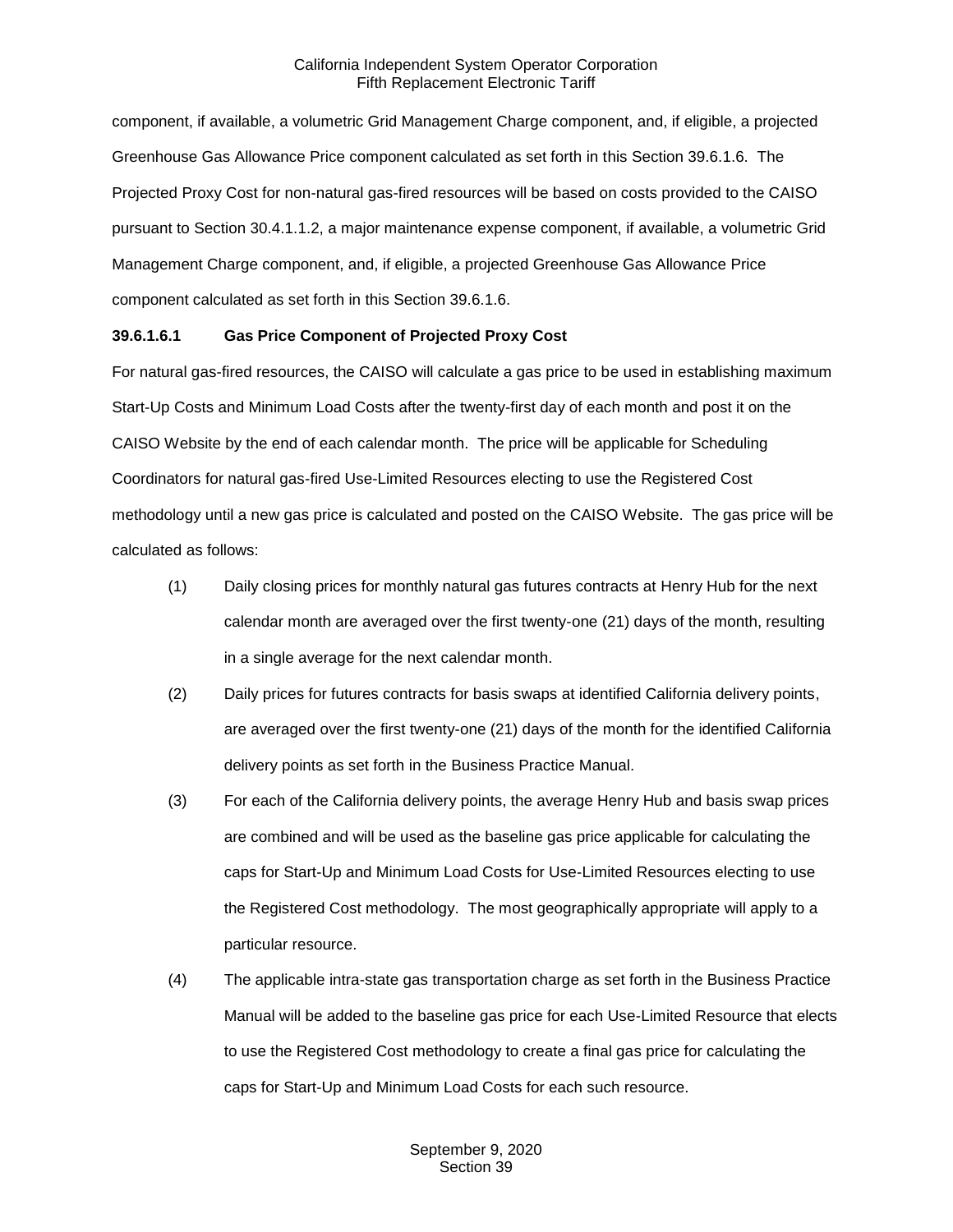For non-natural gas-fired resources, the Projected Proxy Costs for Start-Up Costs and Minimum Load Costs will be calculated using the information contained in the Master File used for calculating the Proxy Cost, as set forth in the Business Practice Manual.

## **39.6.1.6.2 Projected Greenhouse Gas Allowance Price**

For resources that are registered with the California Air Resources Board as having a greenhouse gas compliance obligation, the CAISO will calculate a projected Greenhouse Gas Allowance Price component to be used in establishing maximum Start-Up Costs and Minimum Load Costs after the twenty-first day of each month and will post it on the CAISO Website by the end of that month. The projected Greenhouse Gas Allowance Price component will be applicable for Scheduling Coordinators on behalf of eligible Use-Limited Resources electing to use the Registered Cost methodology until a new projected Greenhouse Gas Allowance Price component is calculated and posted on the CAISO Website. The projected Greenhouse Gas Allowance Price component will be calculated by averaging the applicable daily Greenhouse Gas Allowance Prices calculated over the first twenty (20) days of the month using the methodology set forth in Section 39.7.1.1.1.4.

#### **39.6.1.6.3 Major Maintenance Expense Component**

The major maintenance expense component is determined based on the process set forth in Section 30.4.1.1.4.

## **39.6.1.6.4 Volumetric Grid Management Charge Component**

The volumetric Grid Management Charge component is set forth in Sections 39.7.1.1.1.1 and 39.7.1.1.1.2.

## **39.6.1.7 Maximum Transition Cost Values**

Scheduling Coordinators for capacity of Multi-Stage Generating Resources that are eligible and elect to use the Registered Cost methodology in accordance with Section 30.4 must register Transition Costs for each feasible transition between a lower MSG Configuration and a higher MSG Configuration, between zero and a maximum of 150 percent of the difference between the Projected Proxy Cost for the Start-Up Costs for the higher MSG Configuration, minus the Projected Proxy Cost for the Start-Up Costs for the lower MSG Configuration. If the result of this calculation is negative for any transition between two MSG Configurations, then the associated Transition Cost shall be zero.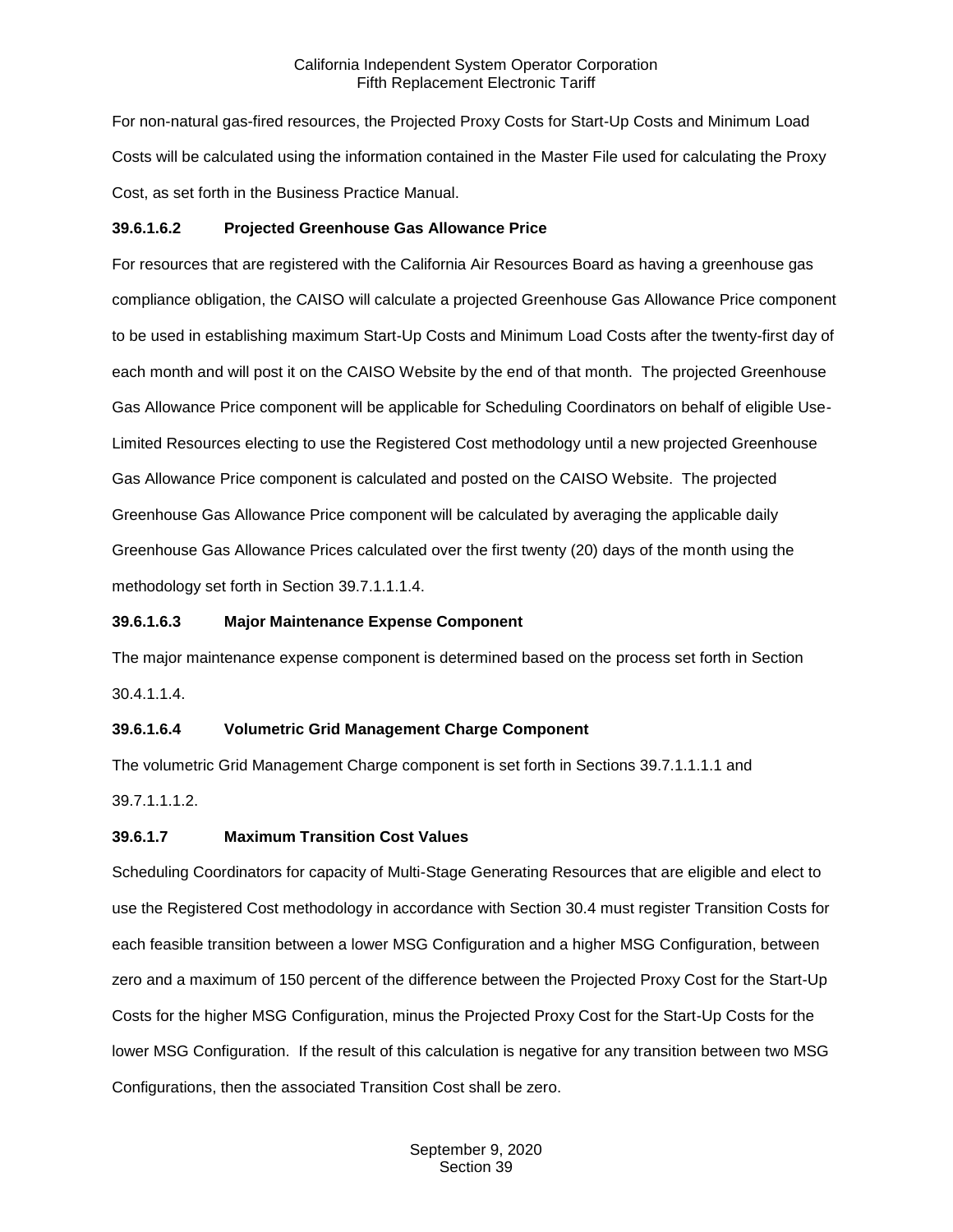#### <span id="page-7-0"></span>**39.7 Local Market Power Mitigation for Energy Bids**

Local Market Power Mitigation is based on the assessment and designation of Transmission Constraints as competitive or non-competitive pursuant to Section 39.7.2. The local market power mitigation processes are described in Section 31.2 for the DAM and Sections 34.1.5 for the RTM.

#### <span id="page-7-1"></span>**39.7.1 Calculation of Default Energy Bids**

Default Energy Bids shall be calculated by the CAISO, for the on-peak hours and off-peak hours for both the DAM and RTMs, pursuant to one of the methodologies described in this Section. The Scheduling Coordinator for each Generating Unit owner or Participating Load must rank order the following options of calculating the Default Energy Bid starting with its preferred method. The Scheduling Coordinator must provide the data necessary for determining the Variable Costs unless the Negotiated Rate Option precedes the Variable Cost Option in the rank order, in which case the Scheduling Coordinator must have a negotiated rate established with the CAISO. If no rank order is specified for a Generating Unit or Participating Load, then the default rank order of (1) Variable Cost Option, (2) Negotiated Rate Option, (3) LMP Option will be applied. For the first ninety (90) days after changes to resource status and MSG Configurations as specified in Section 27.8.3, including the first ninety (90) days after the effective date of Section 27.8.3, the Default Energy Bid option for the resource is limited to the Negotiated Rate Option or the Variable Cost Option.

## **39.7.1.1 Variable Cost Option**

For natural gas-fueled units, the Variable Cost Option will calculate the Default Energy Bid by adding incremental cost (comprised of incremental fuel cost plus a volumetric Grid Management Charge adder plus a greenhouse gas cost adder if applicable) with variable operation and maintenance cost, adding ten percent (10%) to the sum, adding a Bid Adder if applicable for a Frequently Mitigated Unit, and adding Variable Energy Opportunity Costs, if any. For non-natural gas-fueled units, the Variable Cost Option will calculate the Default Energy Bid by summing incremental fuel or fuel-equivalent cost plus a volumetric Grid Management Charge plus a greenhouse gas cost adder if applicable, adding ten percent (10%) to the sum, adding a Bid Adder if applicable for a Frequently Mitigated Unit, and adding Variable Energy Opportunity Costs, if any.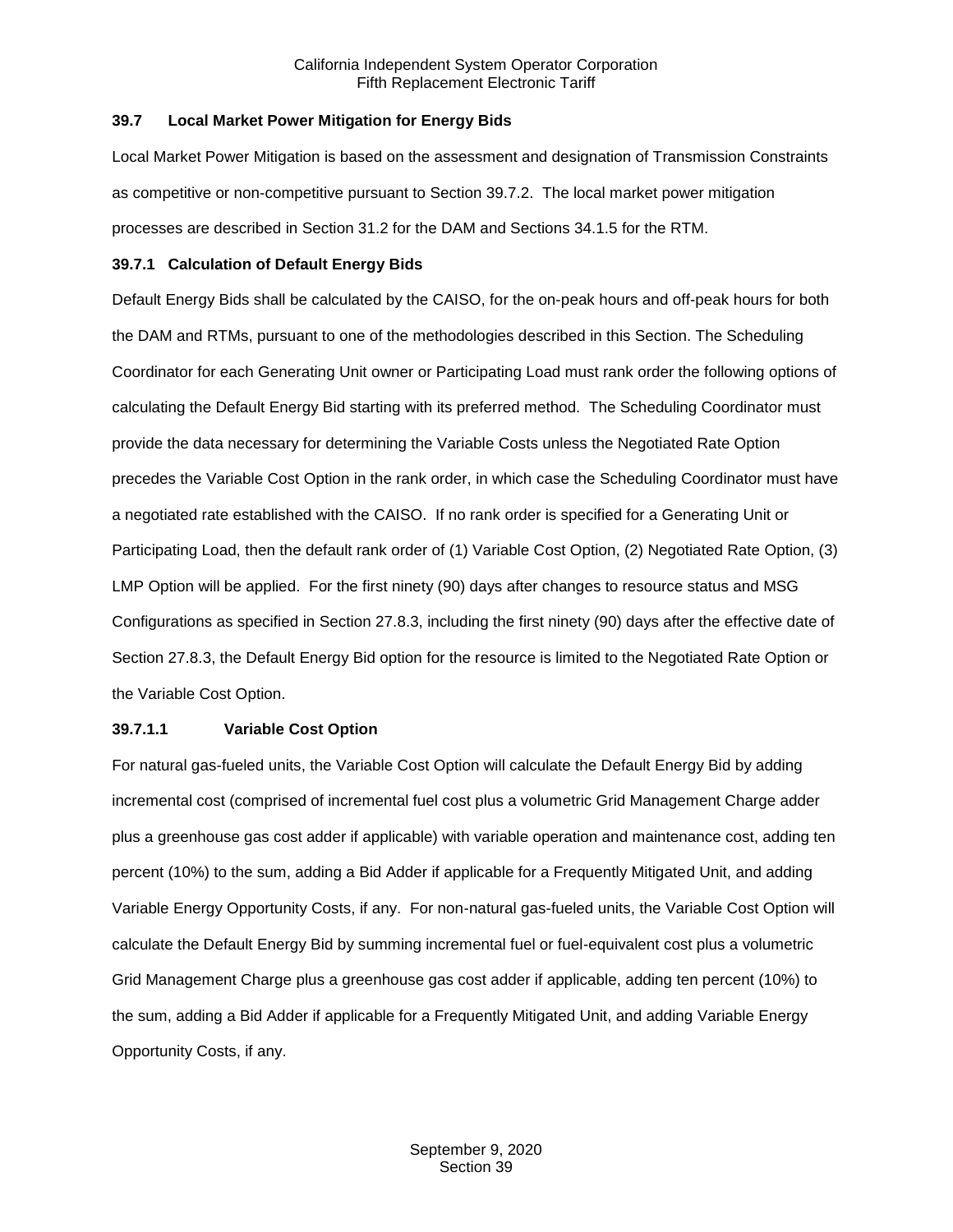#### **39.7.1.1.1 Incremental Cost Calculation Under the Variable Cost Option**

#### **39.7.1.1.1.1 Natural Gas-Fired Resources**

(a) Calculation of incremental fuel cost - For natural gas-fueled units, incremental fuel cost is calculated based on an incremental heat rate curve multiplied by the natural gas price calculated as described below.

Resource owners shall submit to the CAISO average heat rates (Btu/kWh) measured for at least two (2) and up to eleven (11) generating operating points (MW), where the first and last operating points refer to the minimum and maximum operating levels (i.e., PMin and PMax), respectively. The average heat rate curve formed by the (Btu/kWh, MW) pairs is a piece-wise linear curve between operating points, and two (2) average heat rate pairs yield one (1) incremental heat rate segment that spans two (2) consecutive operating points. The incremental heat rates (Btu/kWh) in the incremental heat rate curve are calculated by converting the average heat rates submitted by resource owners to the CAISO to requirements of heat input (Btu/h) for each of the operating points and dividing the changes in requirements of heat input from one (1) operating point to the next by the changes in MW between two (2) consecutive operating points as specified in the Business Practice Manual. For each segment representing operating levels below eighty (80) percent of the unit's PMax, the incremental heat rate is limited to the maximum of the average heat rates for the two (2) operating points used to calculate the incremental heat rate segment.

The unit's final incremental fuel cost curve is calculated by multiplying this incremental heat rate curve by the applicable natural gas price, and then, if necessary, applying a leftto-right adjustment to ensure that the final incremental cost curve is monotonically nondecreasing. Heat rate and cost curves shall be stored, updated, and validated in the Master File.

(b) Calculation of greenhouse gas cost adder - For each natural gas-fired resource registered with the California Air Resources Board as having a greenhouse gas compliance obligation, the CAISO will calculate a greenhouse gas cost adder as the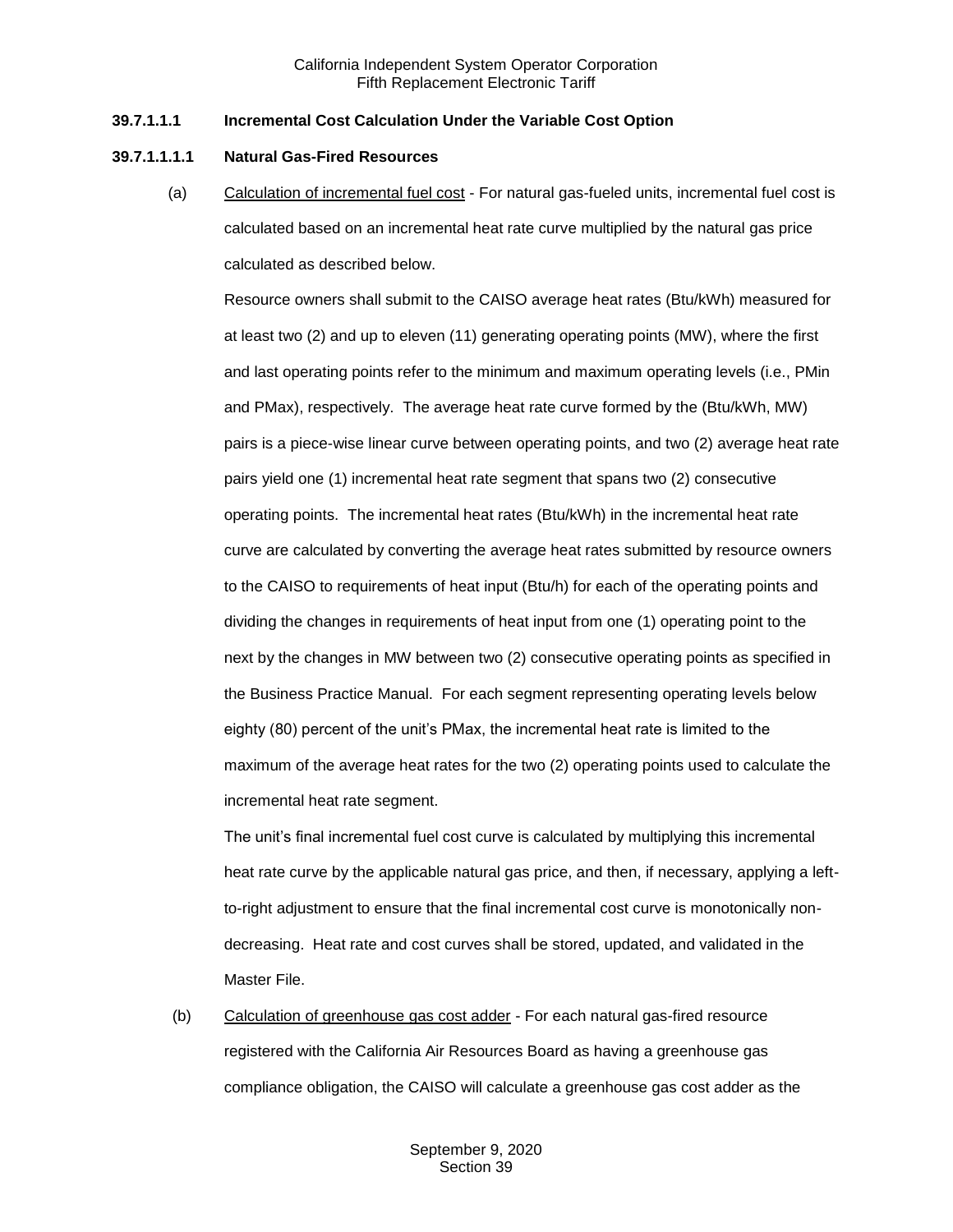product of the resource's incremental heat rate, the greenhouse gas emissions rate authorized by the California Air Resources Board, and the applicable Greenhouse Gas Allowance Price.

(c) Calculation of volumetric Grid Management Charge adder - For each natural gas-fired resource, the CAISO will include a volumetric Grid Management Charge adder that consists of: (i) the Market Services Charge; (ii) the System Operations Charge; and (iii) the Bid Segment Fee divided by the MW in the Bid segment.

## **39.7.1.1.1.2 Non-Natural Gas-Fired Resources**

For non-natural gas-fueled units, incremental fuel cost is calculated based on an average cost curve as described below.

Resource owners for non-natural gas-fueled units shall submit to the CAISO average fuel or fuel equivalent costs (\$/MW) measured for at least two (2) and up to eleven (11) generating operating points (MW), where the first and last operating points refer to the minimum and maximum operating levels (i.e., PMin and PMax), respectively. The average cost curve formed by the (\$/MWh, MW) pairs is a piece-wise linear curve between operating points, and two (2) average cost pairs yield one (1) incremental cost segment that spans two (2) consecutive operating points. For each segment representing operating levels below eighty (80) percent of the unit's PMax, the incremental cost rate is limited to the maximum of the average cost rates for the two (2) operating points used to calculate the incremental cost segment. The unit's final incremental fuel cost curve is then adjusted, if necessary, applying a left-to-right adjustment to ensure that the final incremental cost curve is monotonically non-decreasing. The CAISO will include, if applicable: (i) greenhouse gas allowance costs for each non-natural gas-fired resource registered with the California Air Resources Board as having a greenhouse gas compliance obligation, as provided to the CAISO by the Scheduling Coordinator for the resource; and (ii) a volumetric Grid Management Charge adder that consists of: (i) the Market Services Charge; (ii) the System Operations Charge; and (iii) the Bid Segment Fee divided by the MW in the Bid segment. Cost curves shall be stored, updated, and validated in the Master File.

## **39.7.1.1.1.3 Calculation of Natural Gas Price**

(a) The CAISO will use different gas price indices for the Day-Ahead Market and the Real-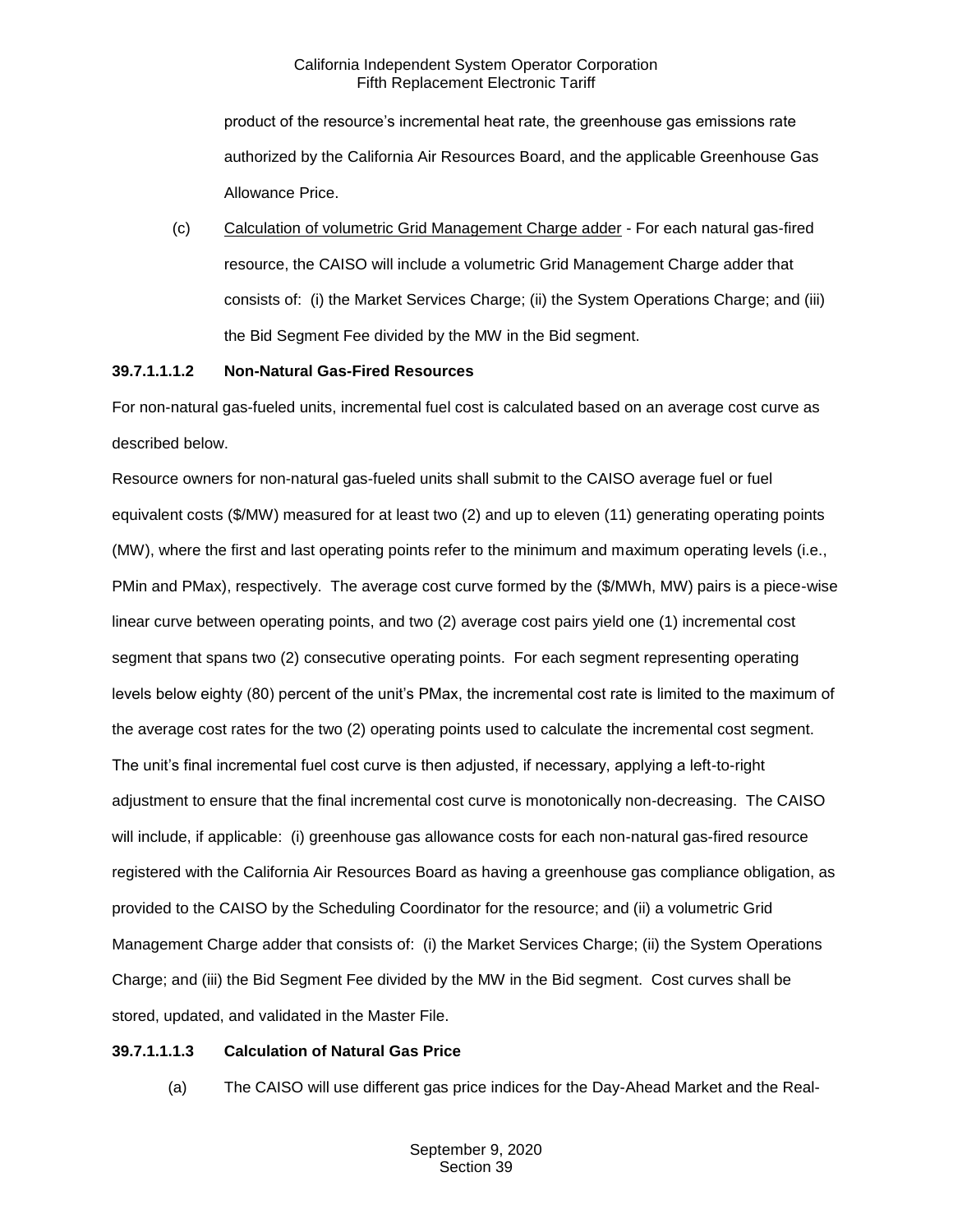Time Market. If a gas price index is unavailable for any reason, the CAISO will use the most recent available gas price index as set forth in Section 39.7.1.1.1.3(c).

- (b) For all Trading Days of the Day-Ahead Market, except for Mondays when the Mondayonly gas price index is available and meets the liquidity criteria described below, the CAISO will calculate a gas price index based on natural gas commodity prices reported by the Intercontinental Exchange one (1) day prior to the applicable Trading Day between 8:00 a.m. and 9:00 a.m. Pacific Time for natural gas deliveries on the Trading Day. The natural gas commodity prices reported by the Intercontinental Exchange are volumeweighted average gas prices reported during its next-day trading window. For Monday Trading Days, the CAISO will use the Monday-only gas price index when it is reported by the Intercontinental Exchange three (3) days prior to the Monday Trading Day, provided:
	- (i) The historical average volume of the Monday-only gas price index at a given location, using no more than ninety (90) days of trading, is at least 25,000 MMBTUs based on the CAISO's test of whether the volume at a given location is above 25,000 MMBTUs at least once every six (6) months; and
	- (ii) On any given day the Monday-only gas price index published at the locations that meet the requirement in subsection (b)(i) above represents at least five (5) transitions.
- (c) For all Trading Days of the Real-Time Market, except for Mondays when the Mondayonly gas price index is available and meets the liquidity criteria described below, the CAISO will calculate a gas price index using at least one (1) price from the following publications: Natural Gas Intelligence, SNL Energy/BTU's Daily Gas Wire, or Platt's Gas Daily. The CAISO will update the gas price indices for the Real-Time Market between 7:00 p.m. and 10:00 p.m. Pacific Time using the natural gas prices published one (1) day prior to the applicable Trading Day for natural gas deliveries on the Trading Day, unless gas prices are not published on that day, in which case the CAISO will use the most recently published gas prices that are available. For Monday Trading Days, the CAISO will use the Monday-only gas price index when it is reported by the Intercontinental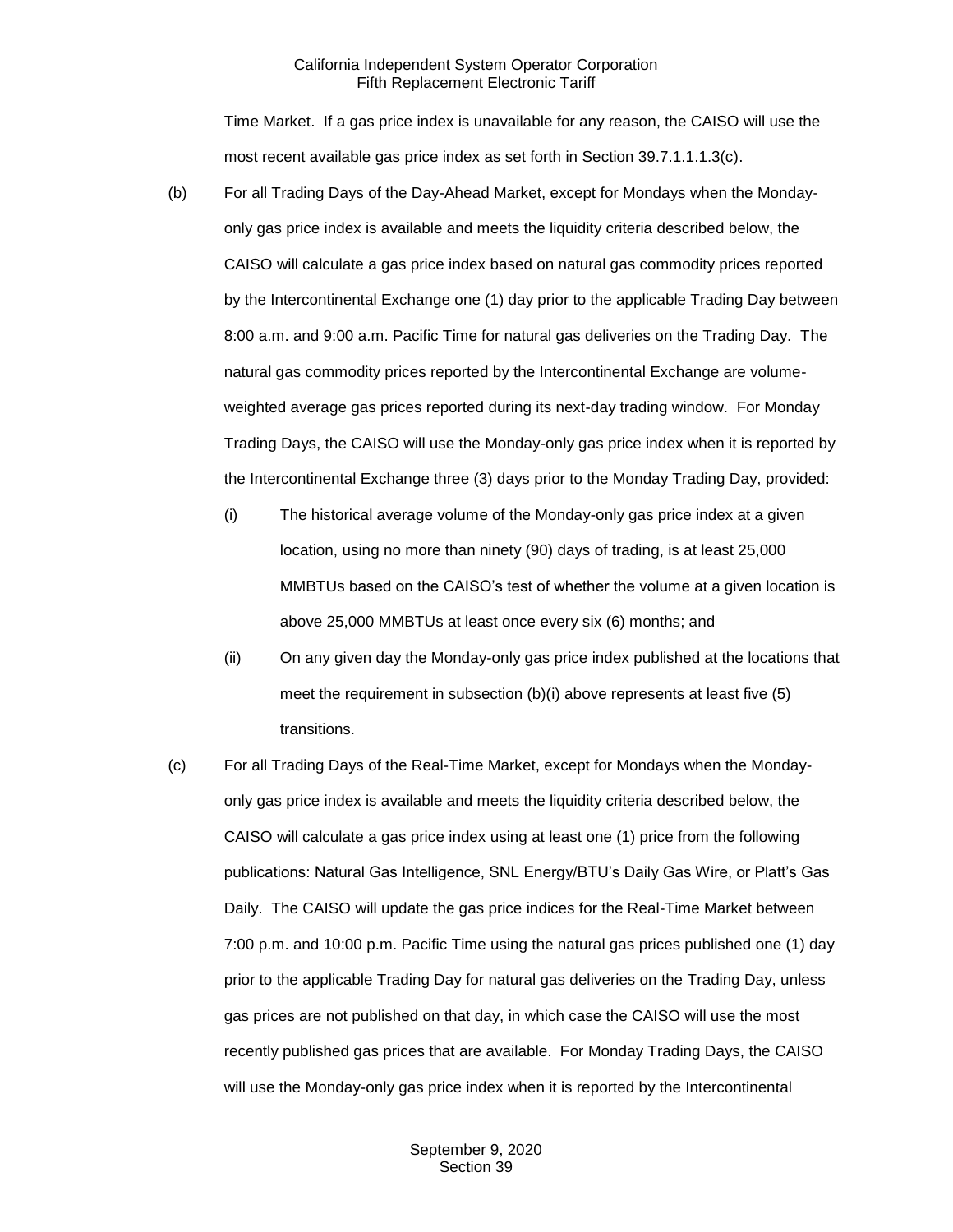Exchange three (3) days prior to the Monday Trading Day, provided:

- (i) The historical average volume of the Monday-only gas price index at a given location, using no more than ninety (90) days of trading, is at least 25,000 MMBTUs based on the CAISO's test of whether the volume at a given location is above 25,000 MMBTUs at least once every six (6) months; and
- (ii) On any given day the Monday-only index gas price published at the locations that meet the requirement in subsection(c)(i) above represents at least five (5) transactions.

## **39.7.1.1.1.4 Calculation of Greenhouse Gas Allowance Price**

To calculate the Greenhouse Gas Allowance Price, the CAISO will average two prices from the following vendors: the Intercontinental Exchange and ARGUS. If a greenhouse gas price from a vendor is unavailable for any reason, the CAISO will use the most recent available greenhouse gas price from that vendor. If for any reason the CAISO cannot calculate a Greenhouse Gas Allowance Price, it will use the most recently calculated value. The CAISO will update the Greenhouse Gas Allowance Price by approximately 22:00 Pacific Time each day (T). The daily Greenhouse Gas Allowance Price will be used in the next day's Real-Time Market (T+1) and in the Day-Ahead Market for the following Trading Day (T+2). The CAISO will calculate each Greenhouse Gas Allowance Price during a year using prices for greenhouse gas allowances from that same year.

# **39.7.1.1.2 Variable Operation and Maintenance Cost Under the Variable Cost Option**

The default value for the variable operation and maintenance cost portion will vary by fuel source or technology as follows: (1) solar \$0.00/MWh; (2) nuclear \$1.00/MWh; (3) coal \$2.00/MWh; (4) wind \$2.00/MWh; (5) hydro \$2.50/MWh; (6) natural gas-fired combined cycle and steam units \$2.80/MWh; (7) geothermal \$3.00 WMh; (8) landfill gas \$4.00/MWh; (9) combustion turbines and reciprocating engines \$4.80/MWh; and (10) biomass \$5.00/MWh. Resource specific values may be negotiated with the CAISO charged with calculating the Default Energy Bid. Default operation and maintenance values as well as any negotiated values will also be used to calculate Minimum Load Costs pursuant to Section 30.4.

# **39.7.1.1.3 Variable Energy Opportunity Costs Under the Variable Cost Option**

The CAISO will determine eligibility for Variable Energy Opportunity Costs for Use-Limited Resources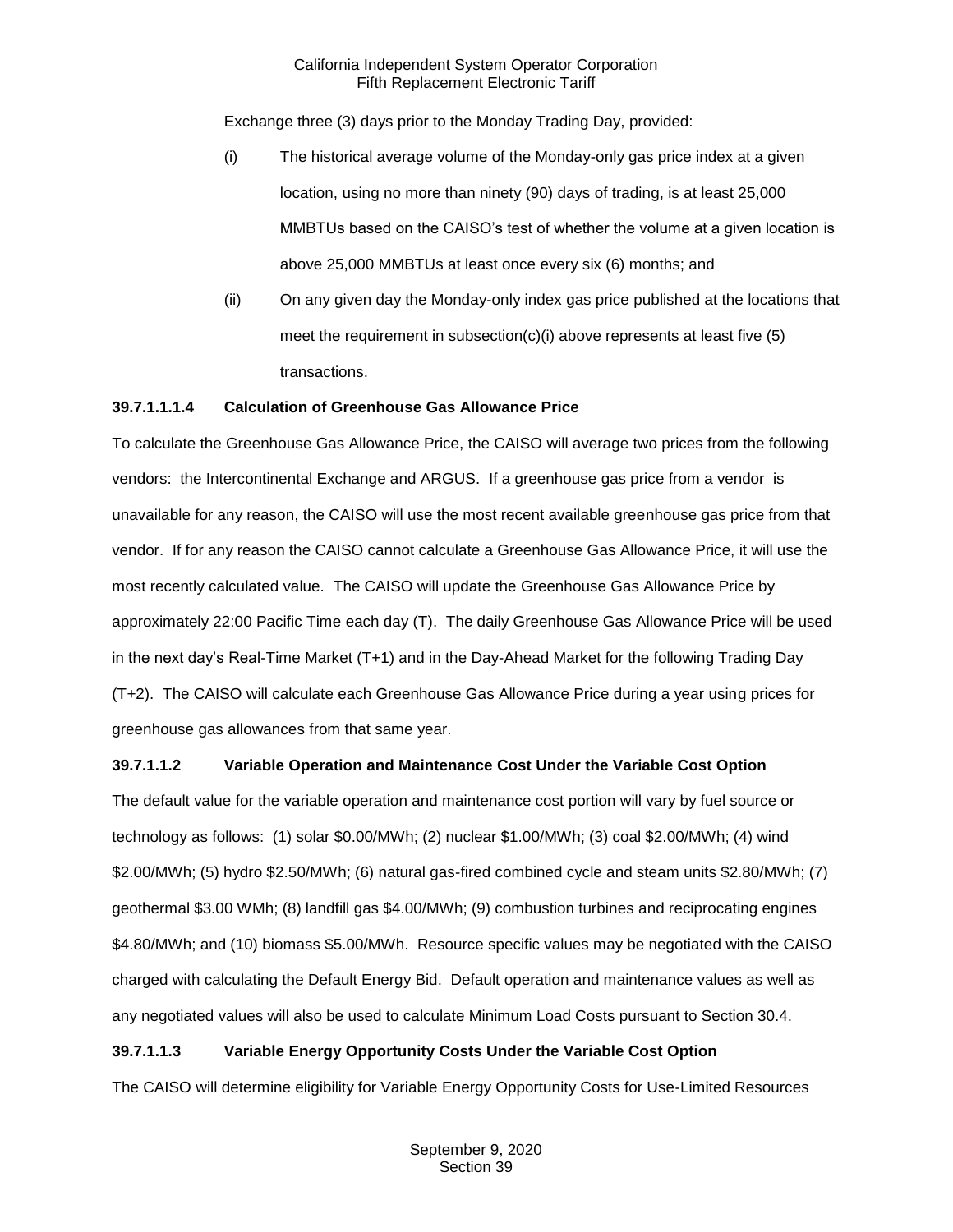pursuant to Section 30.4.1.1.6.

#### **39.7.1.2 LMP Option**

The CAISO will calculate the LMP Option for the Default Energy Bid as a weighted average of the lowest quartile of LMPs at the Generating Unit PNode in periods when the unit was Dispatched during the preceding ninety (90) day period for which LMPs that have passed the price validation and correction process set forth in Section 35 are available. The weighted average will be calculated based on the quantities Dispatched within each segment of the Default Energy Bid curve. Each Bid segment created under the LMP Option for Default Energy Bids will be subject to a feasibility test, as set forth in a Business Practice Manual, to determine whether there are a sufficient number of data points to allow for the calculation of an LMP based Default Energy Bid. The feasibility test is designed to avoid excessive volatility of the Default Energy Bid under the LMP Option that could result when calculated based on a relatively small number of prices.

#### **39.7.1.3 Negotiated Rate Option**

#### **39.7.1.3.1 Submission Process**

Scheduling Coordinators that elect the Negotiated Rate Option for the Default Energy Bid shall submit a proposed Default Energy Bid along with supporting information and documentation as described in a BPM. Within ten (10) Business Days of receipt, the CAISO will provide a written response. If the CAISO accepts the proposed Default Energy Bid, it will generally become effective within eleven (11) Business Days from the date of acceptance by the CAISO and remain in effect until: (1) the Default Energy Bid is modified by FERC; (2) the Default Energy Bid is modified by mutual agreement of the CAISO and the Scheduling Coordinator; or (3) the Default Energy Bid expires, is terminated or is modified pursuant to any agreed upon term or condition or pertinent FERC order.

If the CAISO does not accept the proposed Default Energy Bid, the CAISO and the Scheduling Coordinator shall enter a period of good faith negotiations that terminates sixty (60) days following the date of submission of a proposed Default Energy Bid by a Scheduling Coordinator. If at any time during this period, the CAISO and the Scheduling Coordinator agree upon the Default Energy Bid, it will generally become effective within eleven (11) Business Days of the date of agreement and remain in effect until: (1) the Default Energy Bid is modified by FERC; (2) the Default Energy Bid is modified by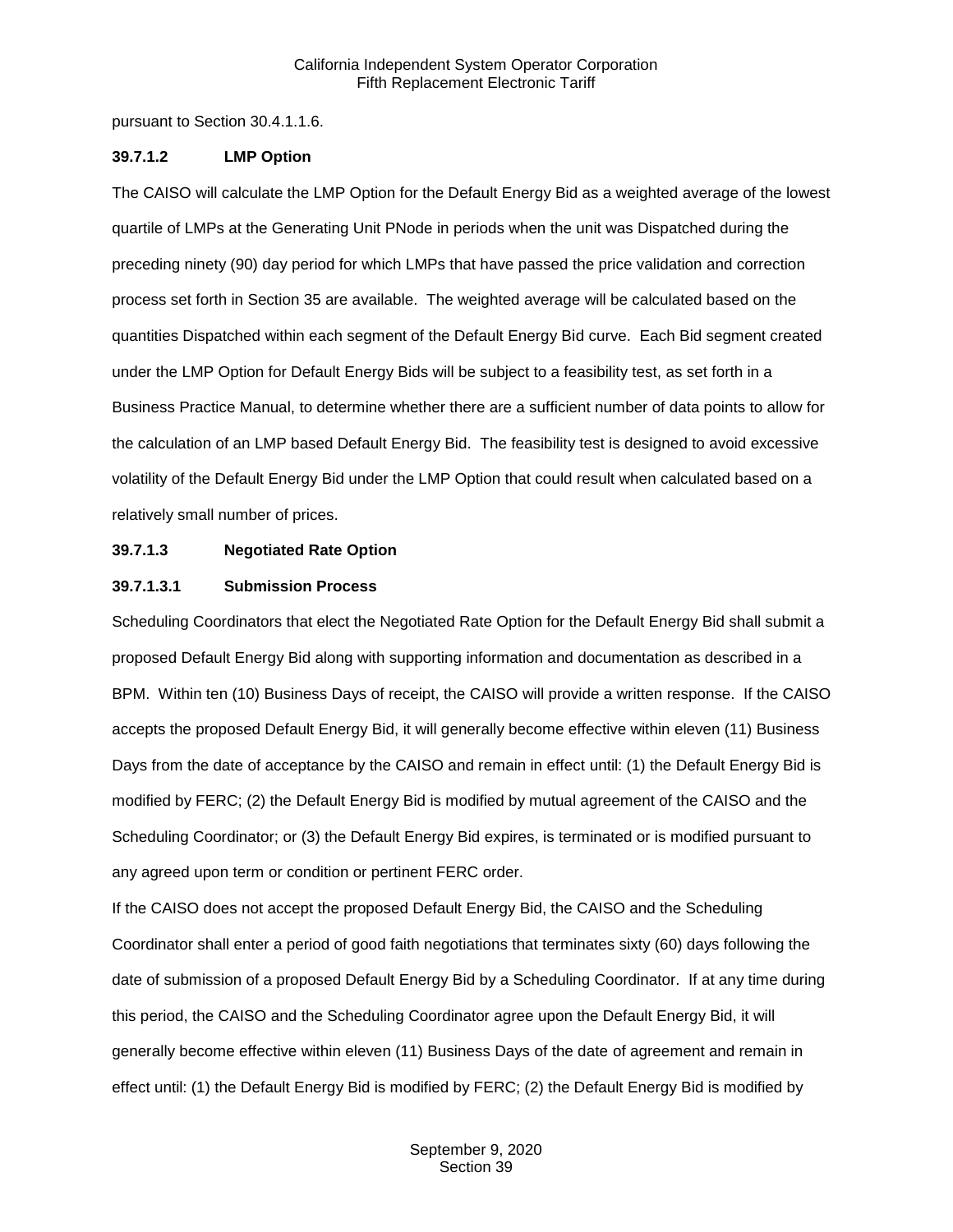mutual agreement of the CAISO and the Scheduling Coordinator; or (3) the Default Energy Bid expires, is terminated or is modified pursuant to any agreed upon term or condition or pertinent FERC order. If by the end of the sixty (60)-day period the CAISO and the Scheduling Coordinator fail to agree on the Default Energy Bid to be used under the Negotiated Rate Option, the Scheduling Coordinator has the right to file a proposed Default Energy Bid with FERC pursuant to Section 205 of the Federal Power Act. During the sixty (60)-day period following the submission of a proposed negotiated Default Energy Bid by a Scheduling Coordinator, and pending FERC's acceptance in cases where the CAISO fails to agree on the Default Energy Bid for use under the Negotiated Rate Option and the Scheduling Coordinator filed a proposed Default Energy Bid with FERC pursuant to Section 205 of the Federal Power Act, the Scheduling Coordinator has the option of electing to use any of the other options available pursuant to Section 39.7. If the Scheduling Coordinator does not elect to use any of the other options available pursuant to Section 39.7, or if sufficient data do not exist to calculate a Default Energy Bid using any of these options, the CAISO may establish a temporary Default Energy Bid as specified in Section 39.7.1.5. Any negotiated Default Energy Bid for a resource that includes an opportunity cost component as of April 1, 2019, will remain in effect, subject to the CAISO's renegotiation rights pursuant to Section 39.7.1.3.2.1, unless the Scheduling Coordinator pursues an Opportunity Cost pursuant to Section 30.4.1.1.6.1.2. If a Scheduling Coordinator pursues an Opportunity Cost pursuant to Section 30.4.1.1.6.1.2, the Scheduling Coordinator must either elect the Variable Cost Default Energy Bid or the CAISO will renegotiate the negotiated Default Energy Bid to, at a minimum, utilize the Variable Energy Opportunity Cost as a component of the negotiated Default Energy Bid in place of any previously negotiated Opportunity Cost value.

#### **39.7.1.3.2 Negotiated Values and Informational Filings**

#### **39.7.1.3.2.1 Renegotiation of Values**

The CAISO may require the renegotiation of any components including adders or interim adders for major maintenance expenses determined pursuant to Sections 30.4.1.1.1, 30.4.1.1.2, and 30.4.1.1.4, any Opportunity Costs negotiated pursuant to Section 30.4.1.1.6.3, any Default Energy Bids negotiated pursuant to this Section 39.7.1.3, any temporary Default Energy Bids established pursuant to Section 39.7.1.5, or any custom operation and maintenance adders negotiated pursuant to Section 39.7.1.1.2,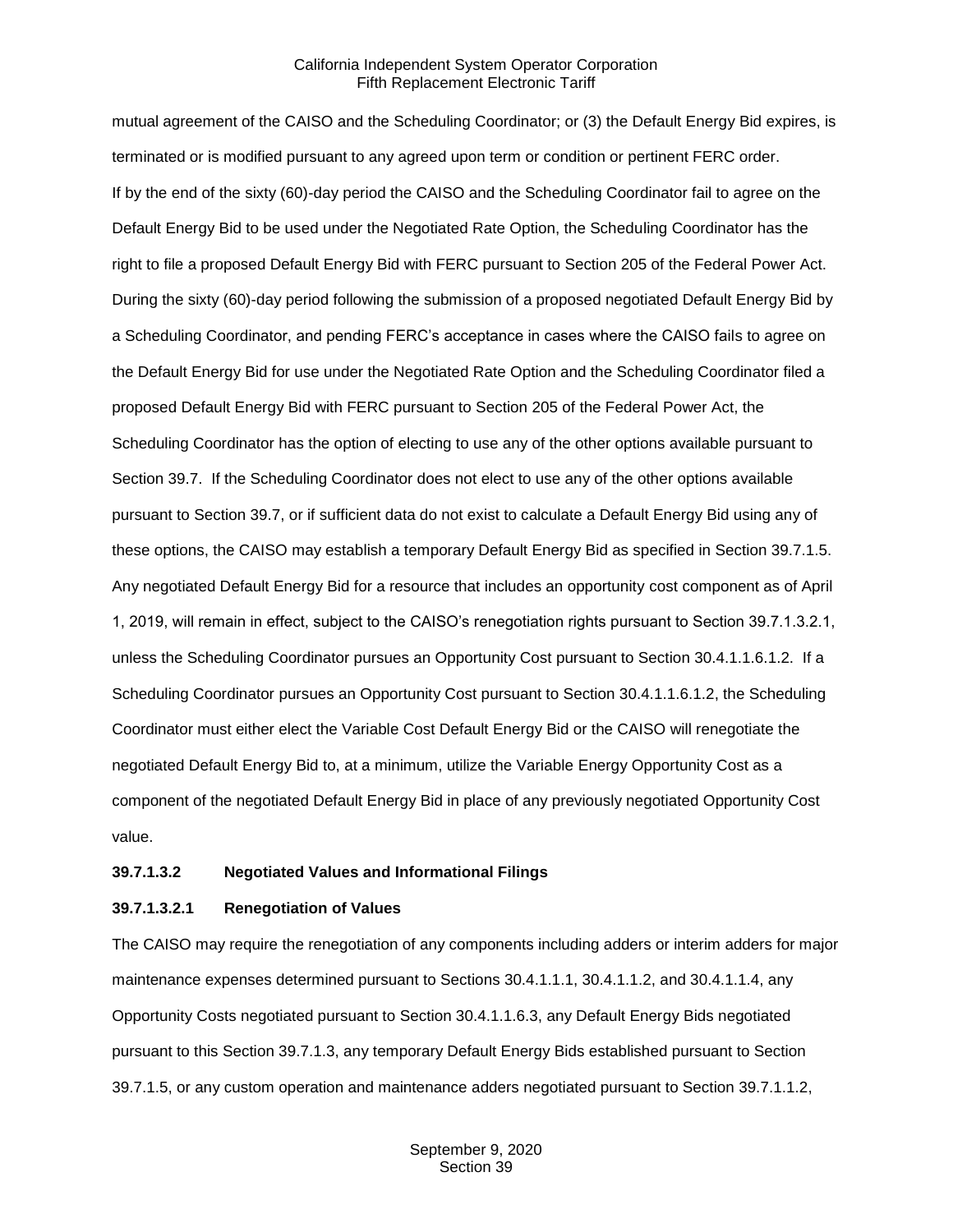that have become outdated, are possibly erroneous, or for which the Scheduling Coordinator has changed. In the renegotiation process, the CAISO may review and propose modifications to such values, and may require the Scheduling Coordinator to provide updated information to support continuation of such values.

#### **39.7.1.3.2.2 Informational Filings with FERC**

The CAISO shall make an informational filing with FERC of any adders or interim adders for major maintenance expenses determined pursuant to Sections 30.4.1.1.1, 30.4.1.1.2, and 30.4.1.1.4, any Opportunity Costs calculated pursuant to Section 30.4.1.1.6.2 or negotiated pursuant to Section 30.4.1.1.6.3, any Default Energy Bids negotiated pursuant to this Section 39.7.1.3, any temporary Default Energy Bids established pursuant to Section 39.7.1.5, or any custom operations and maintenance adders negotiated pursuant to Section 39.7.1.1.2, no later than seven (7) days after the end of the month in which the Default Energy or operations and maintenance values were established.

#### **39.7.1.4 Frequently Mitigated Unit Option**

A Frequently Mitigated Unit that is eligible for a Bid Adder may select a fourth Default Energy Bid option, which is equal to the Variable Cost Option plus the Bid Adder as described in Section 39.7.

## **39.7.1.5 Temporary Default Energy Bid**

If the Scheduling Coordinator does not elect to use any of the other options available pursuant to Section 39.7.1, or if sufficient data do not exist to calculate a Default Energy Bid using any of the available options, the CAISO will first seek to obtain from the Scheduling Coordinator any additional data required for calculating the Default Energy Bid options available pursuant to 39.7.1. If the provision of additional data by a Scheduling Coordinator results in additional or modified Default Energy Bid options pursuant to 39.7.1, the Scheduling Coordinator will have another opportunity to elect one of these options as its temporary Default Energy Bid. If the Scheduling Coordinator does not elect to use any of the options available pursuant to Section 39.7.1, or if sufficient data still do not exist to calculate a Default Energy Bid using any of the available options, the CAISO may establish a temporary Default Energy Bid based on one or more of the following: (1) operating cost data, opportunity cost, and other appropriate input from the Market Participant; (2) the CAISO's estimated operating costs of the Electric Facility, taking the best information available to the CAISO; (3) an appropriate average of competitive Bids of one or more similar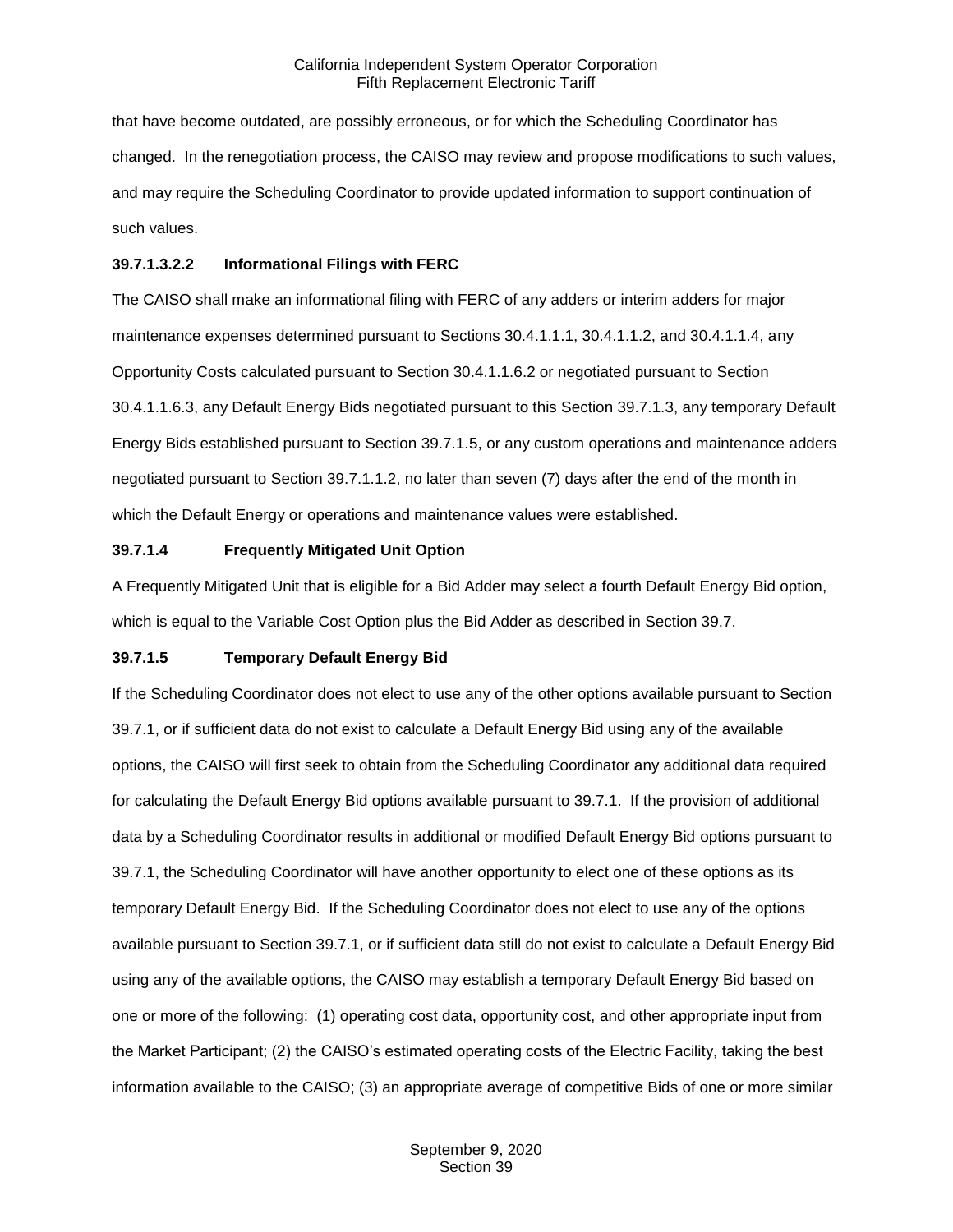Electric Facilities; or (4) any of the other options for determining a Default Energy Bid for which data are available.

## **39.7.1.6 Default Energy Bids for RMR Resources**

The Scheduling Coordinator for the RMR Resource must rank order its preferences between the Variable Cost Option and the Negotiated Rate Option, which shall be the default rank order if no rank order is specified by the Scheduling Coordinator. These preferences will be used to determine the Default Energy Bids for the capacity for each RMR Resource. RMR Units are not eligible to receive the ten percent adder under the Variable Cost Option pursuant to Section 39.7.1.1 or the Bid Adder pursuant to Section 39.8.

## **39.7.1.7 Hydro Default Energy Bid**

Scheduling Coordinators may request a Hydro Default Energy Bid for a hydroelectric resource with storage capability located in the CAISO Balancing Authority Area or any EIM Entity Balancing Authority Area.

## **39.7.1.7.1 Computation**

For each Trading Day, the CAISO will calculate the Hydro Default Energy Bid as the maximum of the (a) gas floor, (b) short-term component, and (c) long-term/geographic component, which are all calculated as specified below.

## **39.7.1.7.1.1 Gas Floor**

The CAISO will calculate the gas floor as the most recent average heat rate for a typical gas turbine generator obtained from the Energy Information Administration, multiplied by the gas price for the fuel region applicable to the location of the hydroelectric resource, multiplied by 1.1.

## **39.7.1.7.1.2 Short-Term Component**

The CAISO will calculate the short-term component as 1.4 multiplied by the maximum of:

- (a) the day-ahead peak price at the applicable electric pricing hub;
- (b) the on-peak balance of the month on peak futures price for the current month at the applicable electric pricing hub; and
- (c) the on-peak monthly index on peak futures price at the applicable electric pricing hub for one (1) month after the current month.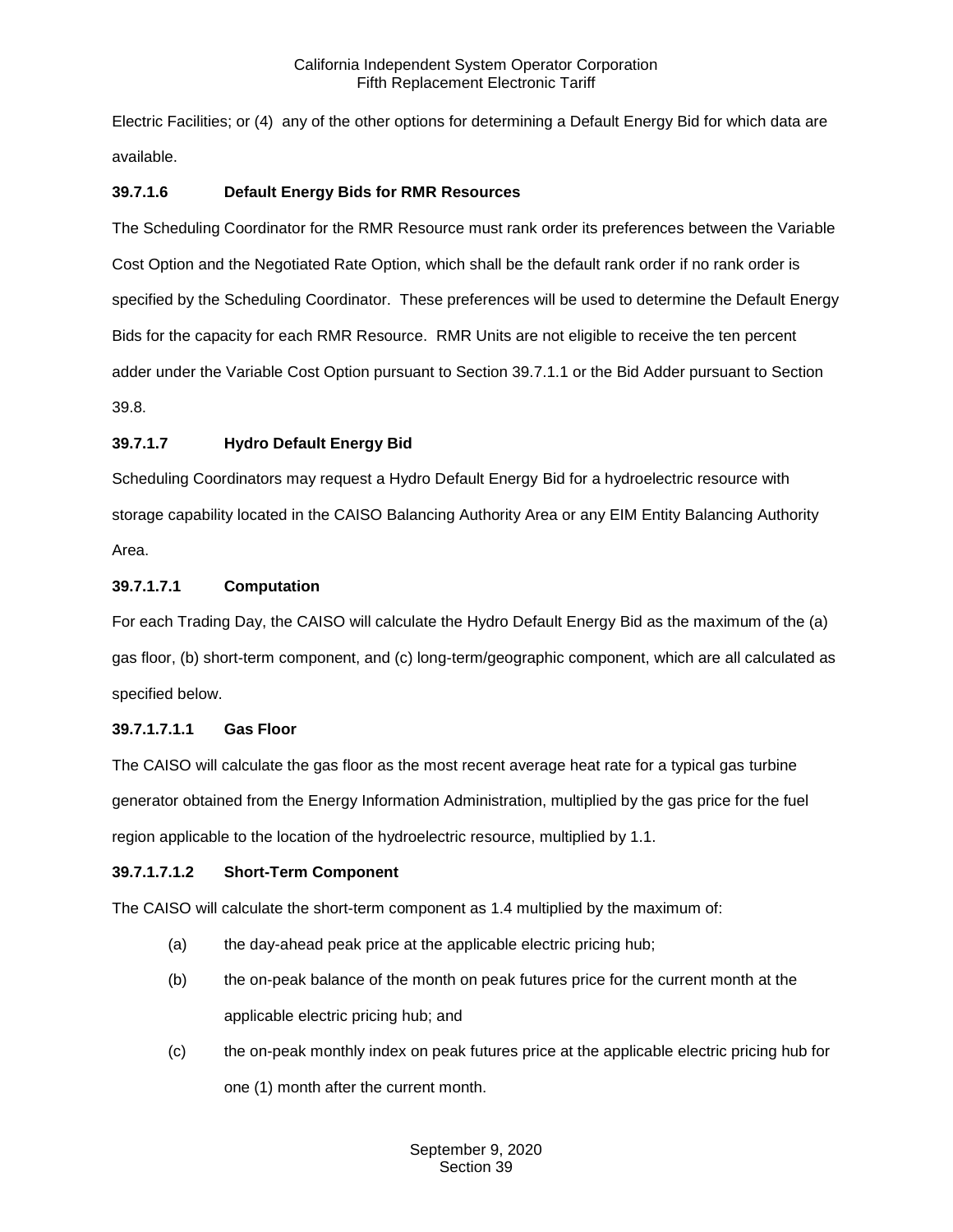## **39.7.1.7.1.3 Long-Term/Geographic Component**

A Scheduling Coordinator may request that the long-term/geographic component be calculated based on multiple electric pricing hubs in addition to the default electric pricing hub consistent with Section 39.7.1.7.2.1. The CAISO will calculate the long-term/geographic component as 1.1 multiplied by the maximum of:

- (a) the day-ahead on-peak price at the applicable electric pricing hub(s);
- (b) the on-peak balance of the month futures prices for the current month at the applicable electric pricing hub(s); and
- (c) the on-peak monthly index futures price at the applicable electric pricing hub(s) for all future months up to the maximum storage horizon after the current month.

## **39.7.1.7.2 Requirements**

As part of its request for a Hydro Default Energy Bid, the Scheduling Coordinator must submit to the CAISO:

(a) Annually, for each month of the upcoming year and for each electric pricing hub requested that is not the default electric pricing hub, the Scheduling Coordinator must (1) demonstrate that it holds firm transmission rights to enable delivery from the hydroelectric resource's default market region to the requested electric pricing hub or to a delivery point that is similarly priced location; or (2) provide documentation that supports a historical practice of acquiring monthly firm transmission rights to the requested electric pricing hub(s) or similarly priced location. Scheduling Coordinators may demonstrate transmission rights to multiple locations and, based on the CAISO's evaluation of such information, the CAISO may include multiple electric pricing hubs, in addition to the default electric pricing hubs, in the long-term/geographic component of the Hydro Default Energy Bid for the affected resources. The Scheduling Coordinator will attest through its submission that it reasonably expects it will be able to use the demonstrated transmission rights to deliver incremental sales from the hydroelectric resource because the rights are not fully committed and that there is an actual opportunity to use these rights. If the CAISO includes multiple electric pricing hubs in the long-term/geographic component, the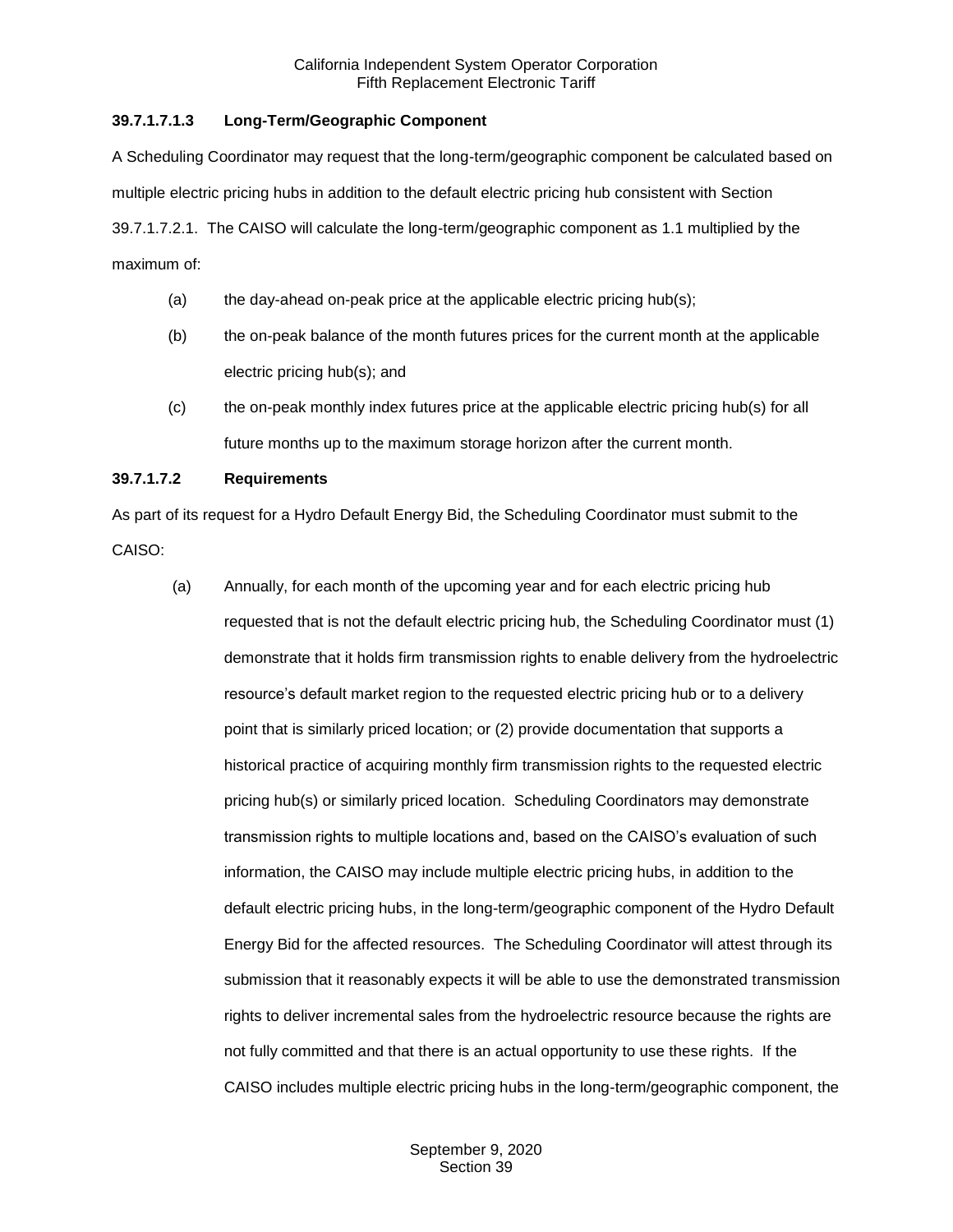Hydro Default Energy Bid calculation will use the maximum of the electric price indices published for each electric pricing hub as determined for each Trading Day. On Trading Days for which there are no relevant published electric price indices at an electric pricing hub, the CAISO will use the most recently published index for the applicable electric pricing hub.

- (b) For resources that Scheduling Coordinators demonstrate a quantity of firm transmission rights to a requested electric pricing hub or similarly priced location that is less than the hydro resource's capacity, the CAISO will include the requested electric pricing hub up to the quantity demonstrated transmission rights, and apply a proportional weighting of the resource's transmission rights to calculate a weighted average of those bilateral electric pricing hub prices when calculating the value of the long-term/geographic component of the Hydro Default Energy Bid.
- (c) In the absence of supporting transmission rights information when calculating the Hydro Default Energy Bid, the CAISO will revert to the default bilateral electric pricing hub specified in Section 39.7.1.7.3.
- (d) If during the term of the annual period the Scheduling Coordinator no longer has the firm annual transmission rights previously demonstrated, or can no longer continue a historical practice of acquiring monthly firm transmission rights, the Scheduling Coordinator must inform the CAISO within five (5) Business Days of no longer holding such firm transmission rights.
- (e) The CAISO may audit the Scheduling Coordinator and request additional information in support of the Scheduling Coordinator's assertions.
- (f) If the CAISO determines the Scheduling Coordinator has submitted inaccurate information, the CAISO may revert the resource to the default electric pricing hubs as specified in Section 39.7.1.7.3.

## **39.7.1.7.2.2 Maximum Storage Horizon**

The maximum hydroelectric resource storage horizon submitted by the Scheduling Coordinator must:

(a) Reflect the typical storage duration of a hydroelectric resource's reservoir, defined as the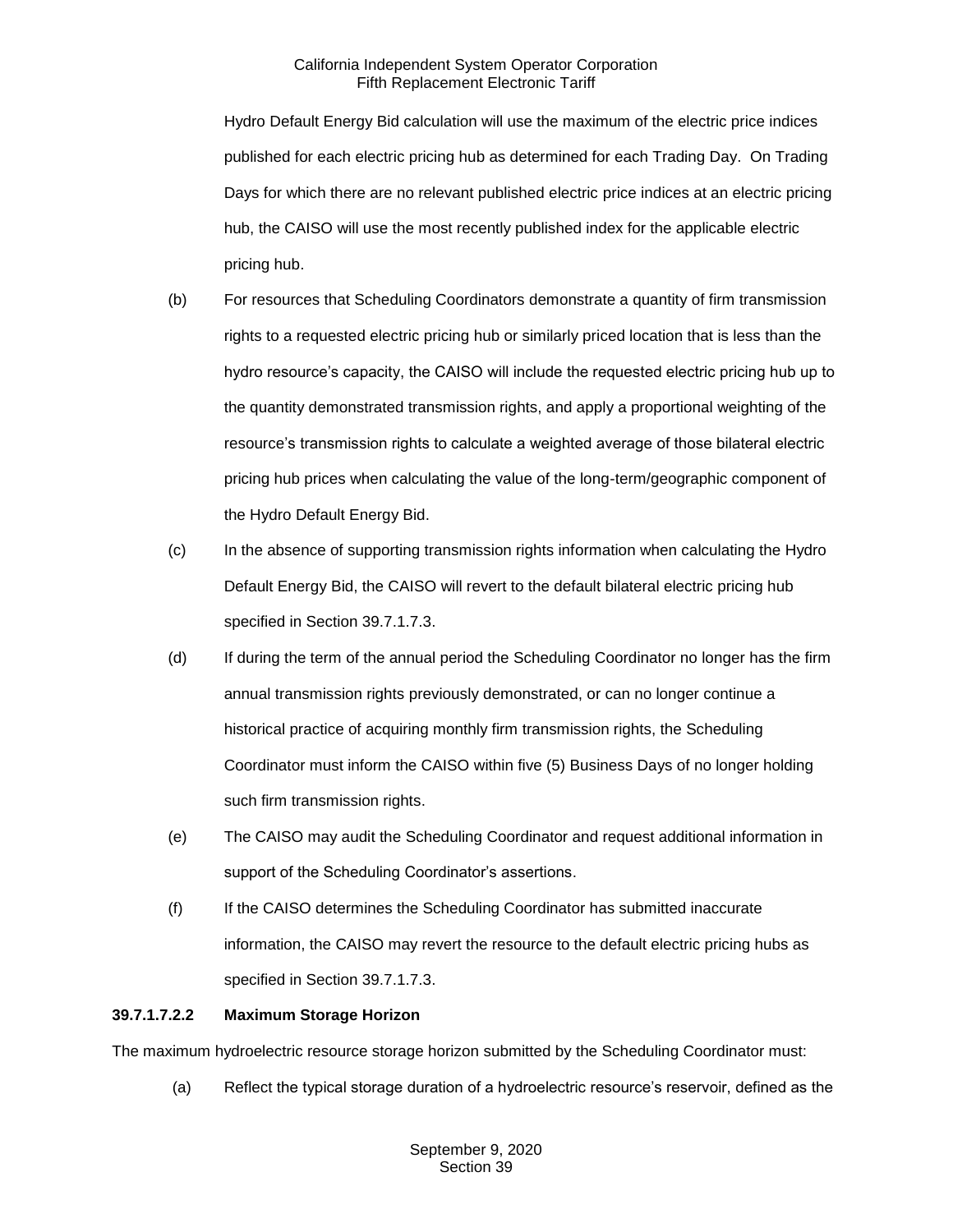length of time between which the reservoir cycles from a maximum elevation to a new maximum elevation during a hydro cycle. The Scheduling Coordinator shall compute the reservoir's cycling time based on multiple years of reservoir elevation data.

(b) Be supported by (1) a written attestation by a representative who has the authority to bind the company stating that the value submitted to the CAISO as the maximum storage horizon is consistent with the requirements specified in Section 39.7.1.7.2.2 (a); or (2) corroborating information submitted to the CAISO, which may include several years of historic reservoir levels for the specific hydroelectric resource and regulatory filings related to the operations of the hydroelectric resource.

#### **39.7.1.7.3 Default Electric Pricing Hubs**

The default electric pricing hubs will be as specified in the Business Practice Manuals, which will also include a process for modifying or adding electric pricing hubs to the list of default electric pricing hubs.

## <span id="page-18-0"></span>**39.7.2 Competitive Path Designation**

#### **39.7.2.1 Timing of Assessments**

For the DAM and RTM, the CAISO will make assessments and designations of whether Transmission Constraints are competitive or non-competitive as part of the MPM runs associated with the DAM and RTM, respectively. Only binding Transmission Constraints determined by the MPM process will be assessed in the applicable market.

#### **39.7.2.2 Criteria**

- (A) Notwithstanding the provisions in Section 39.7.2.2(B), when the CAISO enforces the natural gas constraint pursuant to Section 27.11, the CAISO may deem selected internal constraints to be non-competitive for specific days or hours based on its determination that actual electric supply conditions may be non-competitive due to anticipated electric supply conditions in the Southern California Gas Company and San Diego Gas & Electric Company gas regions.
- (B) Subject to Section 39.7.3, for the DAM and RTM, a Transmission Constraint will be noncompetitive only if the Transmission Constraint fails the dynamic competitive path assessment pursuant to this Section 39.7.2.2.
	- (a) Transmission Constraints for the DAM As part of the MPM process associated with the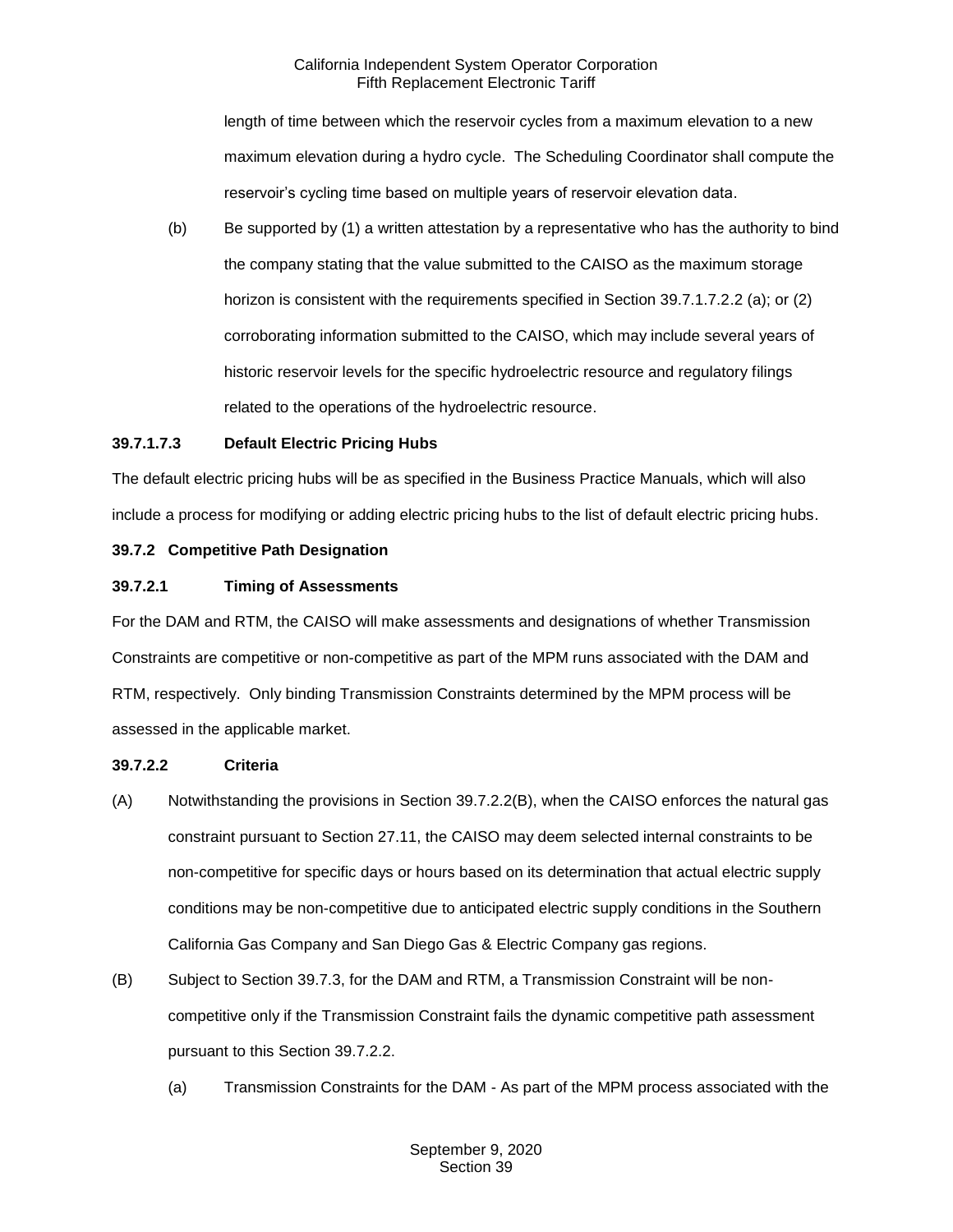DAM, the CAISO will designate a Transmission Constraint for the DAM as noncompetitive when the fringe supply of counter-flow to the Transmission Constraint from all portfolios of suppliers that are not identified as potentially pivotal is less than the demand for counter-flow to the Transmission Constraint. For purposes of determining whether to designate a Transmission Constraint as non-competitive pursuant to this Section 39.7.2.2(a):

- (i) Counter-flow to the Transmission Constraint means the delivery of Power from a resource to the system load distributed reference bus. If counter-flow to the Transmission Constraint is in the direction opposite to the market flow of Power to the Transmission Constraint, the counter-flow to the Transmission Constraint is calculated as the shift factor multiplied by the resource's scheduled Power. Otherwise, counter-flow to the Transmission Constraint is zero.
- (ii) Fringe supply of counter-flow to the Transmission Constraint means all available capacity from internal resources not controlled by the identified potentially pivotal suppliers and all internal Virtual Supply Awards not controlled by the identified potentially pivotal suppliers that provide counter-flow to the Transmission Constraint. Available capacity reflects the highest capacity of a resource's Energy Bid adjusted for Self-Provided Ancillary Services and derates.
- (iii) Demand for counter-flow to the Transmission Constraint means all internal dispatched Supply and Virtual Supply Awards that provide counter-flow to the Transmission Constraint.
- (iv) Potentially pivotal suppliers mean the three (3) portfolios of net sellers that control the largest quantity of counter-flow supply to the Transmission Constraint.
- (v) Portfolio means the effective available internal generation capacity under the control of the Scheduling Coordinator and/or Affiliate determined pursuant to Section 4.5.1.1.12 and all effective internal Virtual Supply Awards of the Scheduling Coordinator and/or Affiliate. Effectiveness in supplying counter-flow is determined by scaling generation capacity and/or Virtual Supply Awards by the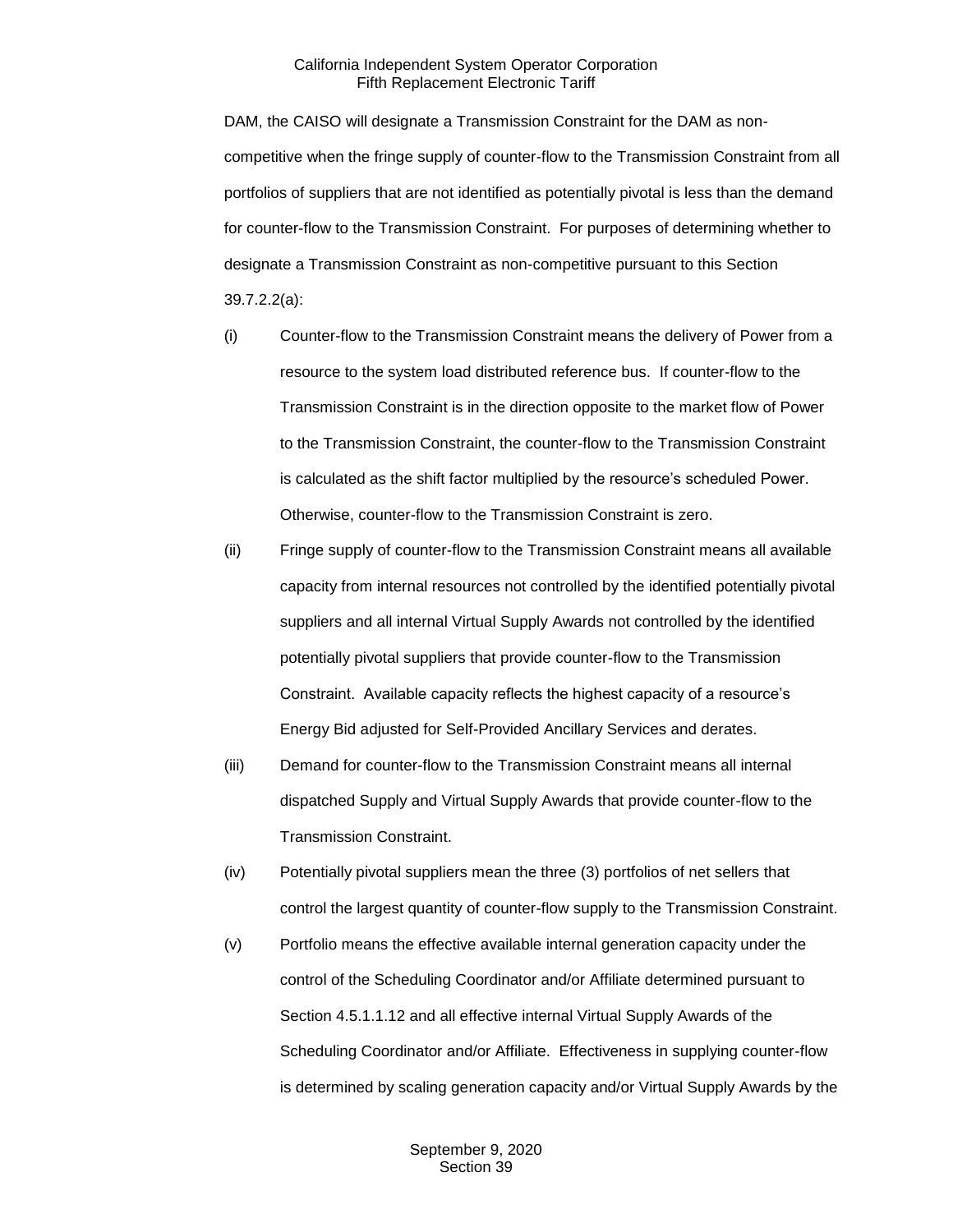shift factor from that location to the Transmission Constraint being tested.

- (vi) A portfolio of a net seller means any portfolio that is not a portfolio of a net buyer. A portfolio of a net buyer means a portfolio for which the average daily net value of Measured Demand minus Supply over a twelve (12) month period is positive. The average daily net value is determined for each portfolio by subtracting, for each Trading Day, Supply from Measured Demand and then averaging the daily value for all Trading Days over the twelve (12) month period. The CAISO will calculate whether portfolios are portfolios of net buyers in the third month of each calendar quarter and the calculations will go into effect at the start of the next calendar quarter. The twelve (12) month period used in this calculation will be the most recent twelve (12) month period for which data is available. The specific mathematical formula used to perform this calculation will be set forth in a Business Practice Manual. Market Participants without physical resources will be deemed to be net sellers for purposes of this Section 39.7.2.2(a)(vi).
- (vii) In determining which Scheduling Coordinators and/or Affiliates control the resources in the three (3) identified portfolios, the CAISO will include resources and Virtual Supply Awards directly associated with all Scheduling Coordinator ID Codes associated with the Scheduling Coordinators and/or Affiliates, as well as all resources that the Scheduling Coordinators and/or Affiliates control pursuant to Resource Control Agreements registered with the CAISO as set forth Section 4.5.1.1.13. Resources identified pursuant to Resource Control Agreements will only be assigned to the portfolio of the Scheduling Coordinator that has control of the resource or whose Affiliate has control of the resource pursuant to the Resource Control Agreements.
- (b) Transmission Constraints for the RTM As part of the MPM processes associated with the RTM, the CAISO will designate a Transmission Constraint for the RTM as noncompetitive when the sum of the supply of counter-flow from all portfolios of potentially pivotal suppliers to the Transmission Constraint and the fringe supply of counter-flow to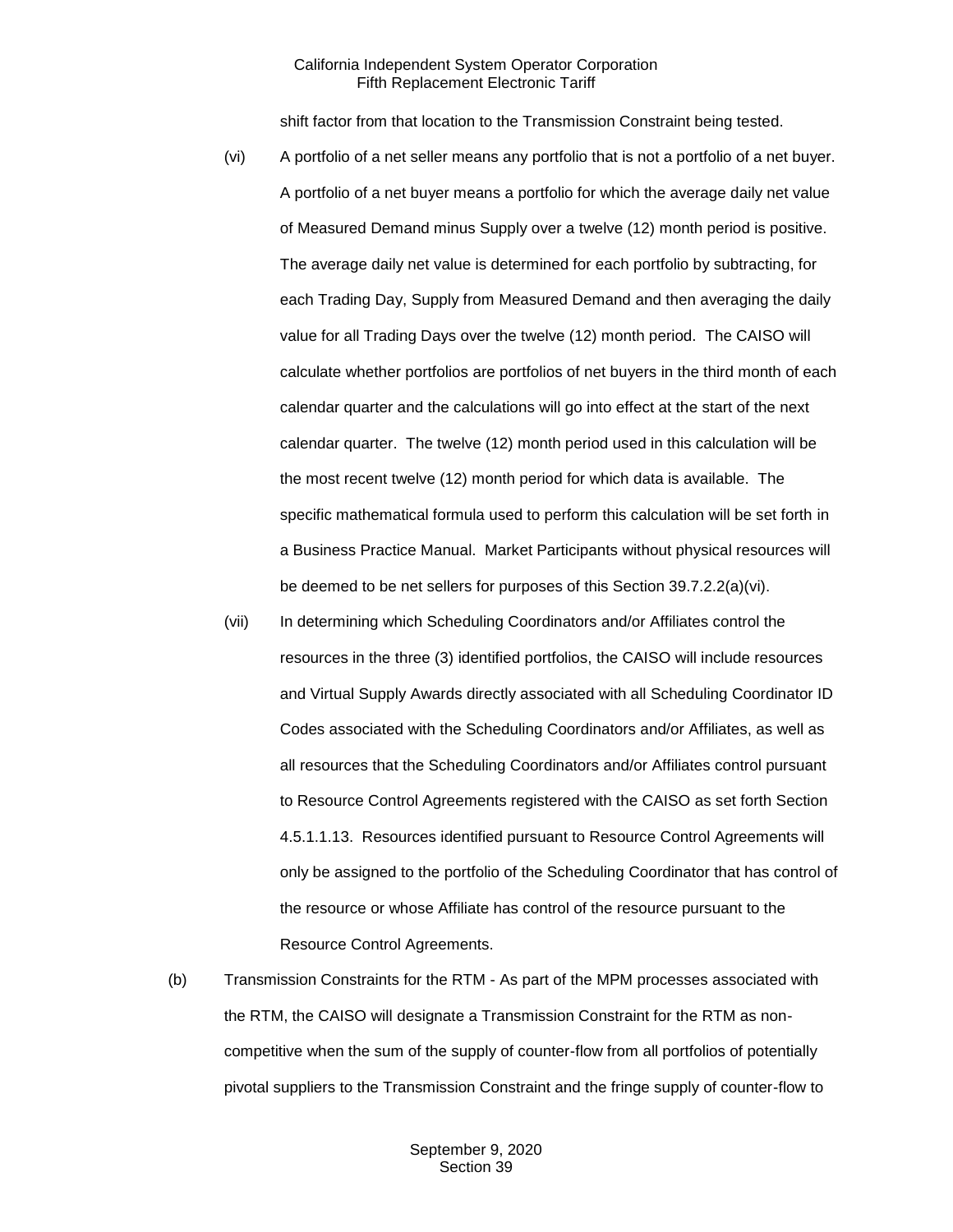the Transmission Constraint from all portfolios of suppliers that are not identified as potentially pivotal is less than the demand for counter-flow to the Transmission Constraint. For purposes of determining whether to designate a Transmission Constraint as non-competitive pursuant to this Section 39.7.2.2(b):

- (i) Counter-flow to the Transmission Constraint has the meaning set forth in Section 39.7.2.2(a)(i).
- (ii) Supply of counter-flow from all portfolios of potentially pivotal suppliers to the Transmission Constraint means the minimum available capacity from internal resources controlled by the identified potentially pivotal suppliers that provide counter-flow to the Transmission Constraint. The minimum available capacity for the current market interval will reflect the greatest amount of capacity that can be physically withheld. The minimum available capacity is the lowest output level the resource could achieve in the current market interval given its dispatch in the last market interval and limiting factors including Minimum Load, Ramp Rate, Self-Provided Ancillary Services, Ancillary Service Awards (in the Real-Time Market only), and derates.
- (iii) Potentially pivotal suppliers mean the three (3) portfolios of net sellers that control the largest quantity of counter-flow supply to the Transmission Constraint that can be withheld. Counter-flow supply to the Transmission Constraint that can be withheld reflects the difference between the highest capacity and the lowest capacity of a resource's Energy Bid (not taking into account the Ramp Rate of the resource), measured from the Dispatch Operating Point for the resource in the immediately preceding fifteen (15) minute FMM interval or the preceding five (5) minute RTD interval, as applicable (taking into account the Ramp Rate of the resource), adjusted for Self-Provided Ancillary Services and derates in determining whether to designate a Transmission Constraint as noncompetitive for the RTM, or adjusted for Ancillary Service Awards and derates in determining whether to designate a Transmission Constraint as non-competitive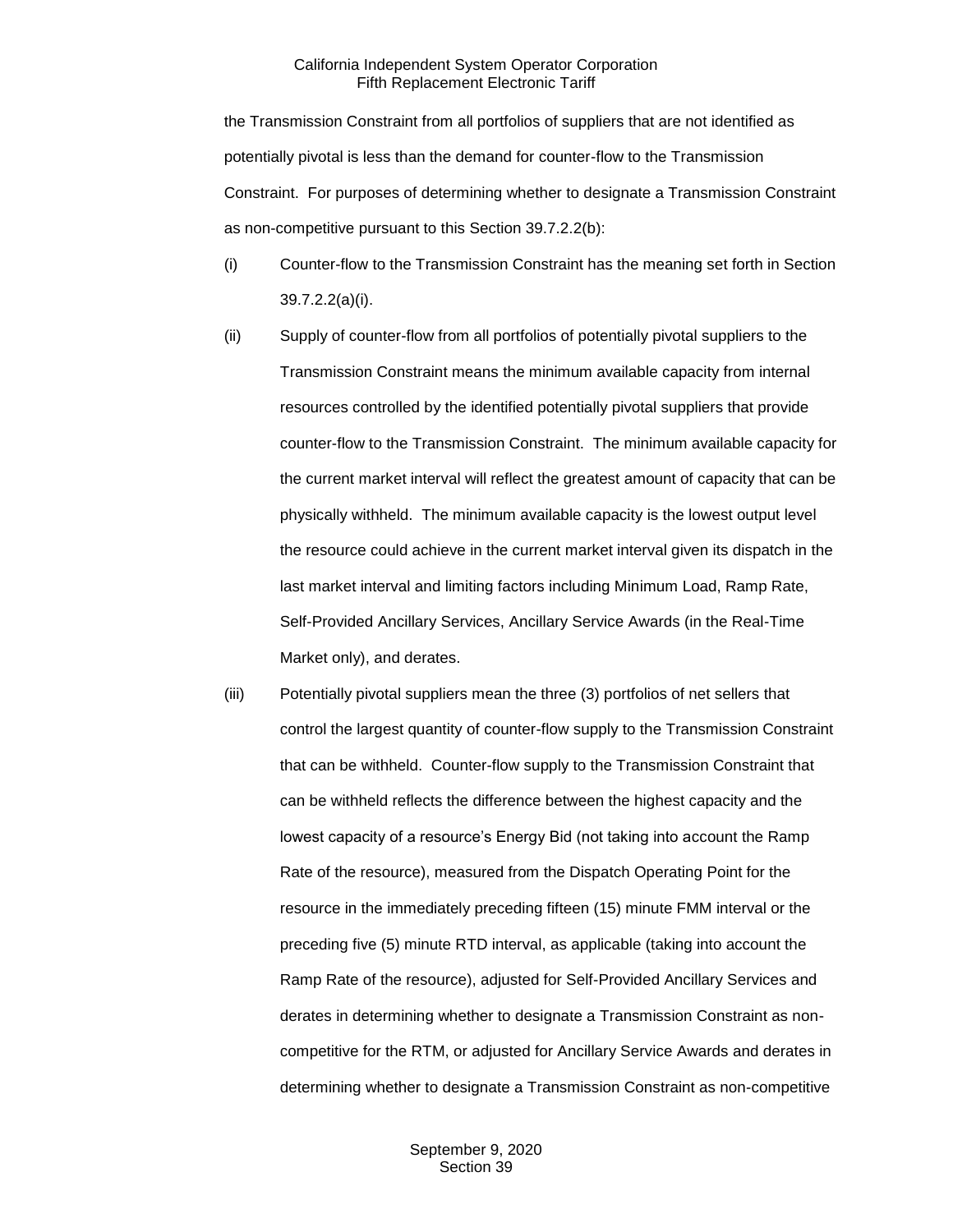for the RTM. In determining whether to designate a Transmission Constraint as non-competitive for the RTM, counter-flow supply to the Transmission Constraint that can be withheld also reflects the PMin of each Short Start Unit with a Start-Up Time of sixty (60) minutes or less that was off-line in the immediately preceding fifteen (15) minute interval of the FMM. In determining whether to designate a Transmission Constraint as non-competitive for the FMM, counterflow supply to the Transmission Constraint that can be withheld also reflects the PMin of each Short Start Unit with a Start-Up Time of fifteen (15) minutes or less that was off-line in the immediately preceding fifteen (15) minute interval.

- (iv) Portfolio means the effective available internal generation capacity under the control of the Scheduling Coordinator and/or Affiliate determined pursuant to Sections 4.5.1.1.12 and 39.7.2.2(a)(vii). Effectiveness in supplying counter-flow is determined by scaling generation capacity by the shift factor from that location to the Transmission Constraint being tested.
- (v) A portfolio of a net seller has the meaning set forth in Section 39.7.2.2(a)(vi).
- (vi) Fringe supply of counter-flow to the Transmission Constraint means all available capacity from internal resources not controlled by the identified potentially pivotal suppliers that provide counter-flow to the Transmission Constraint. Available capacity reflects the highest capacity of a resource's Energy Bid (not taking into account the Ramp Rate of the resource), measured from the Dispatch Operating Point for the resource in the immediately preceding fifteen (15) minute interval of the FMM or five (5) minute interval of the RTD, as applicable (taking into account the Ramp Rate of the resource), adjusted for Self-Provided Ancillary Services and derates in determining whether to designate a Transmission Constraint as non-competitive for the RTM, or adjusted for Ancillary Service Awards and derates in determining whether to designate a Transmission Constraint as noncompetitive for the RTM.
- (vii) Demand for counter-flow to the Transmission Constraint means all internal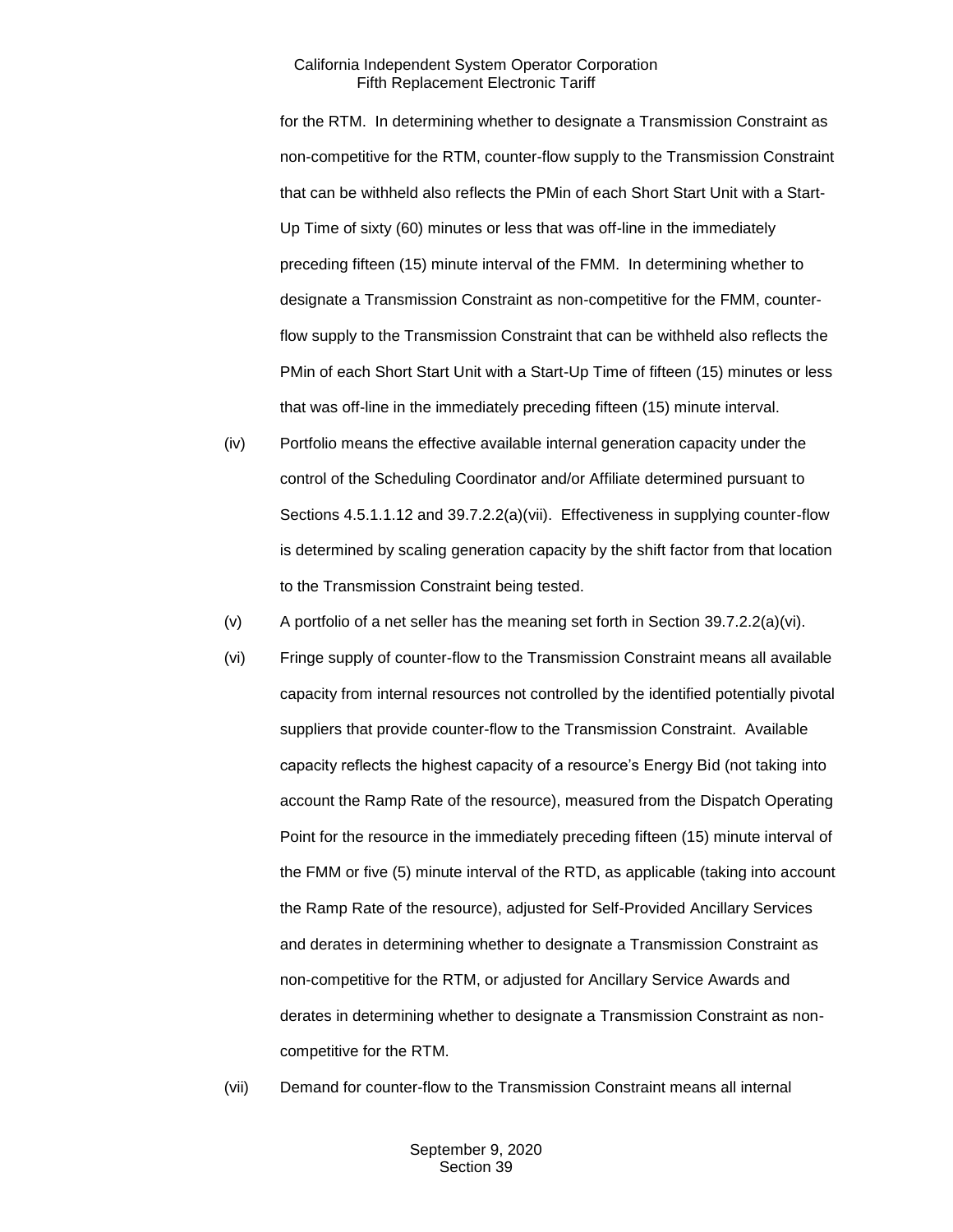dispatched Supply that provides counter-flow to the Transmission Constraint.

#### <span id="page-23-0"></span>**39.7.3 Default Competitive Path Designations**

The CAISO will maintain default competitive path designation sets for the Day-Ahead Market and for the Real-Time Market, which the CAISO will use in order to determine the competitiveness or noncompetitiveness of Transmission Constraints under two circumstances: (1) in the event of a failure of the CAISO Markets software to perform an assessment of whether Transmission Constraints are competitive or non-competitive pursuant to Section 39.7.2; and (2) in order to determine whether Exceptional Dispatches are related to a non-competitive Transmission Constraint for purposes of mitigation of Exceptional Dispatches of resources under Section 39.10(1). Default competitive path designations will be determined pursuant to the methodology set forth in this Section 39.7.3 and will be updated no less frequently than once every seven (7) days. Until the CAISO has developed sufficient information to develop default competitive path designations, the CAISO will continue to utilize the most recent list of competitive path designations determined prior to the effective date of this tariff provision.

# **39.7.3.1 Methodology for Determining Day-Ahead Default Competitive Path Designations for Transmission Constraints other than Path 15 and Path 26 Transmission Constraints**

The CAISO will designate a Transmission Constraint other than the Path 15 Transmission Constraint or the Path 26 Transmission Constraint as competitive for purposes of determining default competitive path designations for the Day-Ahead Market only if both of the following conditions are met:

- (1) Congestion occurred on the Transmission Constraint in ten (10) or more hours of the days for which the Transmission Constraint was tested for competitiveness pursuant to Section 39.7.2; and
- (2) the Transmission Constraint was deemed competitive pursuant to Section 39.7.2 in seventy-five (75) percent or more of the instances in which the Transmission Constraint was binding when tested. These calculations will be made utilizing data from the Day-Ahead Market for the most recent sixty (60) Trading Days for which data is available.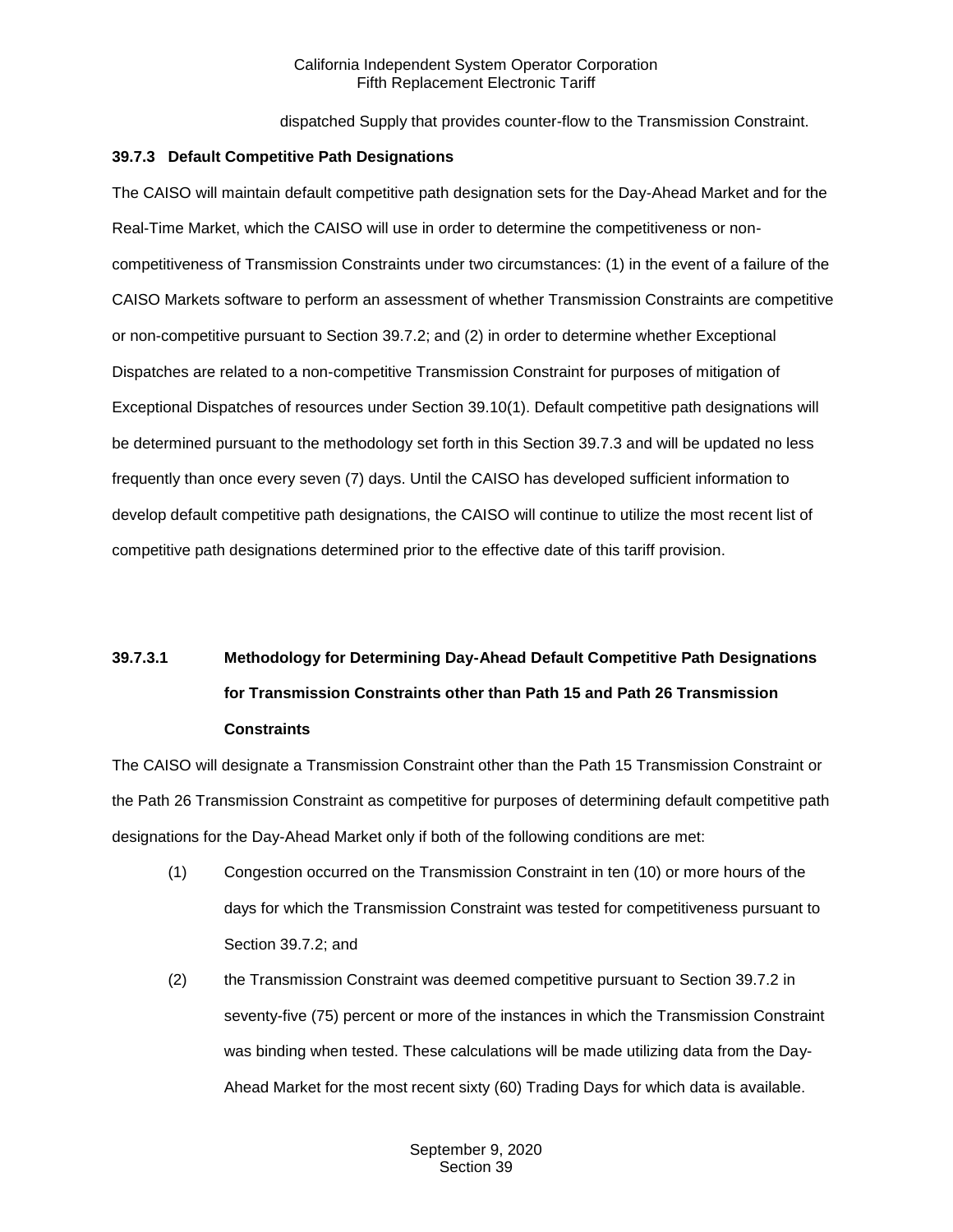The CAISO will designate a Transmission Constraint other than the Path 15 Transmission Constraint or the Path 26 Transmission Constraint as non-competitive if the CAISO lacks sufficient data to determine whether the occurrences set forth in Sections 39.7.3.1(1) and 39.7.3.1(2) took place on the Transmission Constraint over the sixty (60) Trading Day period.

# **39.7.3.2 Methodology for Determining HASP/RTM Default Competitive Path Designations for Transmission Constraints other than Path 15 and Path 26 Transmission Constraints**

The CAISO will designate a Transmission Constraint other than the Path 15 Transmission Constraint or the Path 26 Transmission Constraint as competitive for purposes of determining default competitive path designations for the HASP/RTM only if both of the following conditions are met:

- (1) Congestion occurred on the Transmission Constraint in ten (10) or more of the hours for which the Transmission Constraint was tested for competitiveness pursuant to Section 39.7.2; and
- (2) the Transmission Constraint was deemed competitive pursuant to Section 39.7.2 in seventy-five (75) percent or more of the instances in which the Transmission Constraint was binding when tested.

These calculations will be made utilizing data from the Real-Time Market for the most recent sixty (60) Trading Days for which data is available. If the Transmission Constraint was binding during any 15 minute interval during an hour, then the Transmission Constraint will be deemed to be binding for the entire hour. If the Transmission Constraint was determined to be non-competitive during any 15-minute interval during an hour, then the Transmission Constraint will be deemed to be non-competitive for the entire hour. The CAISO will designate a Transmission Constraint other than the Path 15 Transmission Constraint or the Path 26 Transmission Constraint as non-competitive if the CAISO lacks sufficient data to determine whether the occurrences set forth in Sections 39.7.3.2(1) and 39.7.3.2(2) took place on the Transmission Constraint over the sixty (60) Trading Day period.

# **39.7.3.3 Methodology for Determining Day-Ahead Competitive Path Designations for Path 15 and Path 26 Transmission Constraints**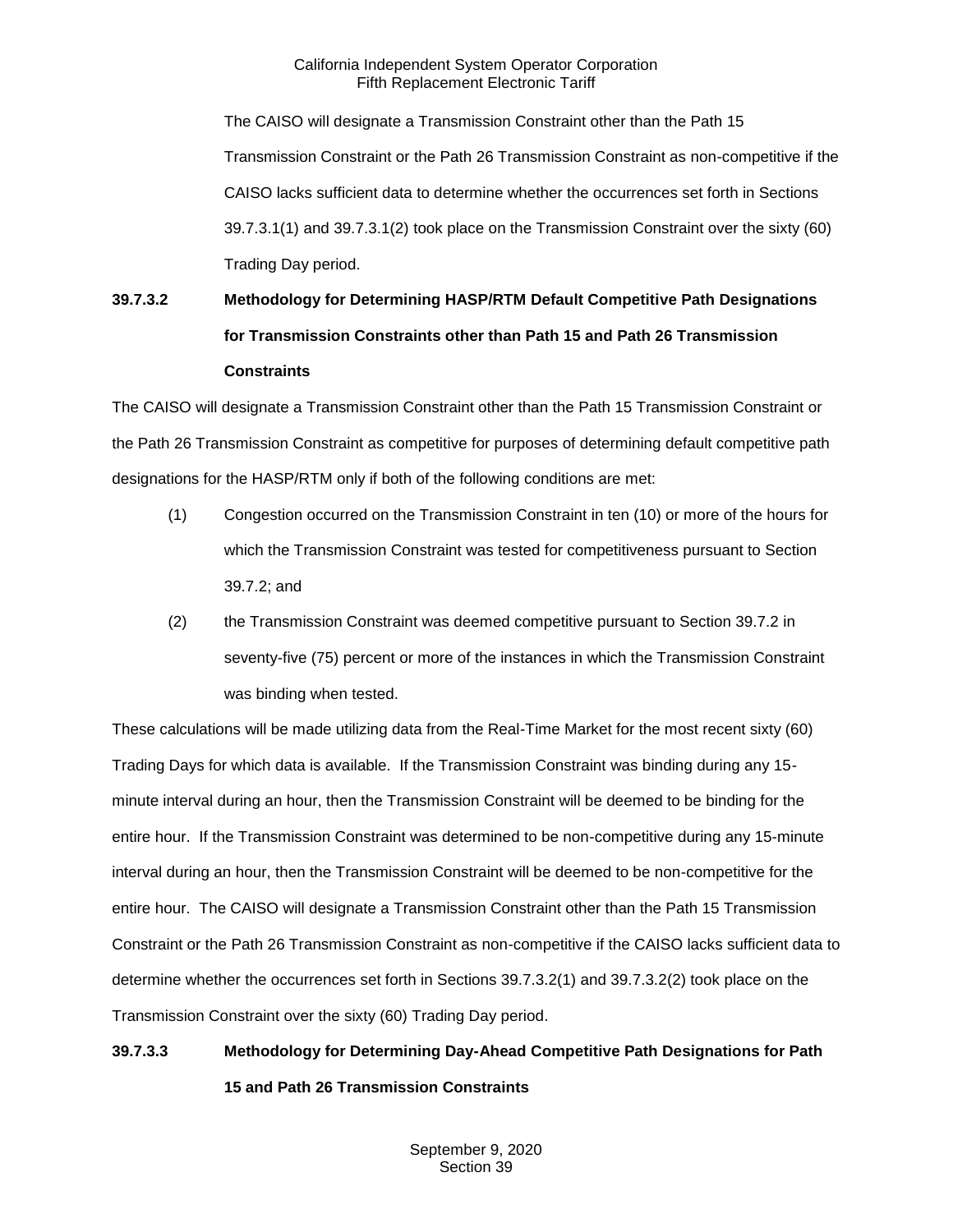The CAISO will designate the Path 15 Transmission Constraint or the Path 26 Transmission Constraint as competitive for purposes of determining default competitive path designations for the Day-Ahead Market unless both of the following conditions are met:

- (1) Congestion occurred on the Transmission Constraint in ten (10) or more hours of the days for which the Transmission Constraint was tested for competitiveness pursuant to Section 39.7.2; and
- (2) the Transmission Constraint was deemed competitive pursuant to Section 39.7.2 in fewer than seventy-five (75) percent of the instances in which the Transmission Constraint was binding when tested.

These calculations will be made utilizing data from the MPM for the Day-Ahead Market for the most recent sixty (60) Trading Days for which data is available. The CAISO will designate the Path 15 Transmission Constraint or the Path 26 Transmission Constraint as competitive if the CAISO lacks sufficient data to determine whether the occurrences set forth in Sections 39.7.3.3(1) and 39.7.3.3(2) took place on the Transmission Constraint over the sixty (60) Trading Day period.

# **39.7.3.4 Methodology for Determining RTM Default Competitive Path Designations for Path 15 and Path 26 Transmission Constraints**

The CAISO will designate the Path 15 Transmission Constraint or the Path 26 Transmission Constraint as competitive for purposes of determining default competitive path designations for the RTM unless both of the following conditions are met:

- (1) Congestion occurred on the Transmission Constraint in ten (10) or more of the hours for which the Transmission Constraint was tested for competitiveness pursuant to Section 39.7.2; and
- (2) the Transmission Constraint was deemed competitive pursuant to Section 39.7.2 in fewer than seventy-five (75) percent of the instances in which the Transmission Constraint was binding when tested.

These calculations will be made utilizing data from the MPM for the Real-Time Market for the most recent sixty (60) Trading Days for which data is available. If the Transmission Constraint was binding during any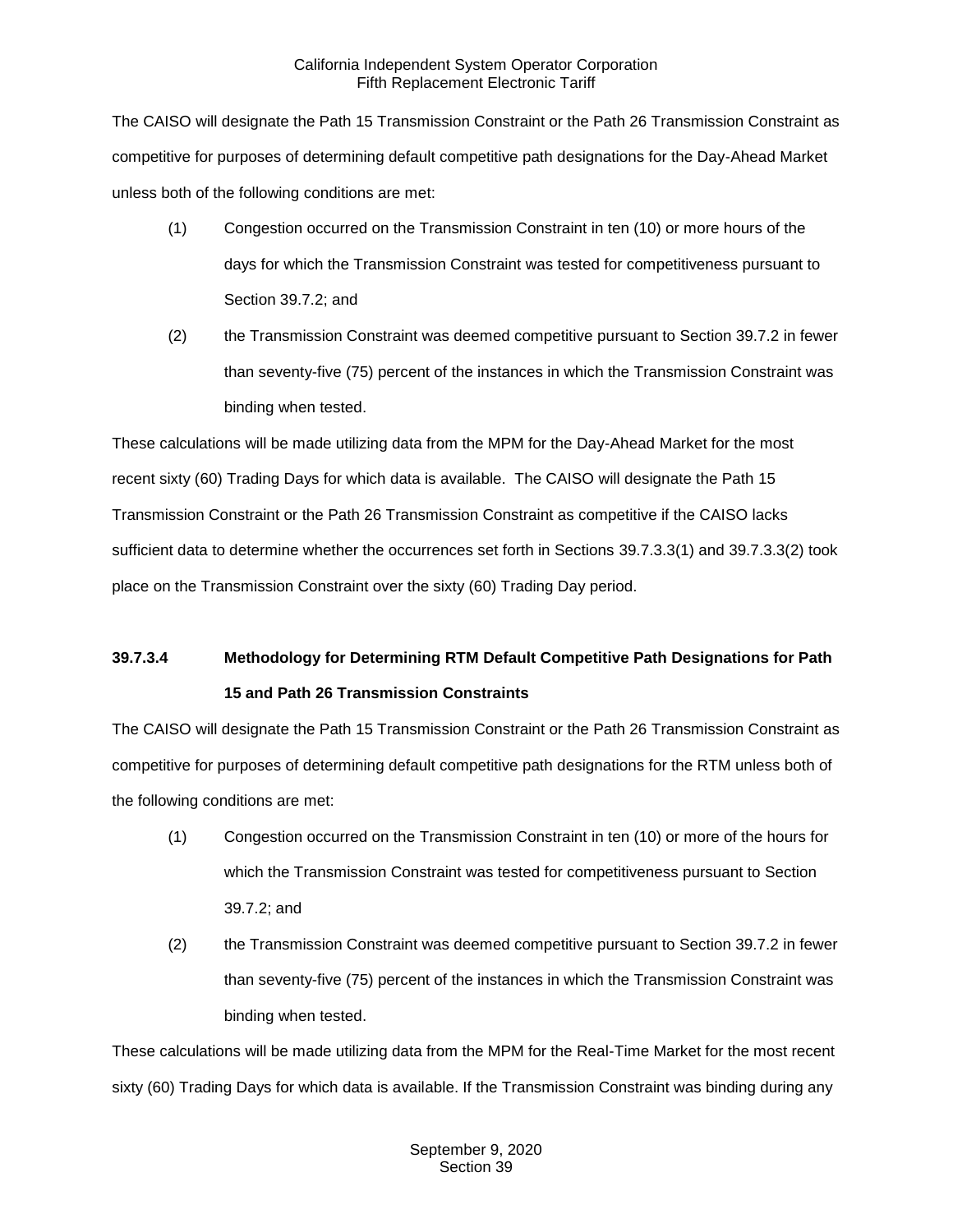15-minute interval during an hour, then the Transmission Constraint will be deemed to be binding for the entire hour. If the Transmission Constraint was determined to be non-competitive during any 15-minute interval during an hour, then the Transmission Constraint will be deemed to be non-competitive for the entire hour. The CAISO will designate the Path 15 Transmission Constraint or the Path 26 Transmission Constraint as competitive if the CAISO lacks sufficient data to determine whether the occurrences set forth in Sections 39.7.3.4(1) and 39.7.3.4(2) took place on the Transmission Constraint over the sixty (60) Trading Day period.

#### <span id="page-26-0"></span>**39.8 Eligibility for Bid Adder**

A Scheduling Coordinator submitting Bids for Generating Units is eligible to have a Bid Adder applied to a Generating Unit for the next operating month if the criteria in Section 39.8.1 are met as determined on a monthly basis in the preceding month.

#### <span id="page-26-1"></span>**39.8.1 Bid Adder Eligibility Criteria**

To receive a Bid Adder, a Generating Unit must: (i) have a Mitigation Frequency that is greater than eighty (80) percent in the previous twelve (12) months; and (ii) must not have a contract to be a Resource Adequacy Resource for its entire Net Qualifying Capacity, or be designated under the CPM for its entire Eligible Capacity, or be subject to an obligation to make capacity available under this CAISO Tariff. If a Generating Unit is designated under the CPM for a portion of its Eligible Capacity, the provisions of this section apply only to the portion of the capacity not designated. Scheduling Coordinators for Generating Units seeking to receive Bid Adders must further agree to be subject to the Frequently Mitigated Unit option for a Default Energy Bid. Run hours are those hours during which a Generating Unit has positive metered output. After the first twelve (12) months from the effective date of this Section, the Mitigation Frequency will be based entirely on a Generating Unit being mitigated under the MPM procedures in Sections 31 and 33.

#### <span id="page-26-2"></span>**39.8.2 New Generating Units**

For new Generating Units, with less than twelve (12) months of operation, determination of eligibility for the Bid Adder will be based on data beginning with the first date the Generating Unit participated in the CAISO Markets through the end date of the period for which the Mitigation Frequency is being calculated. The 200 run hour criteria will be pro-rated for the proportion of a twelve (12)-month period that the new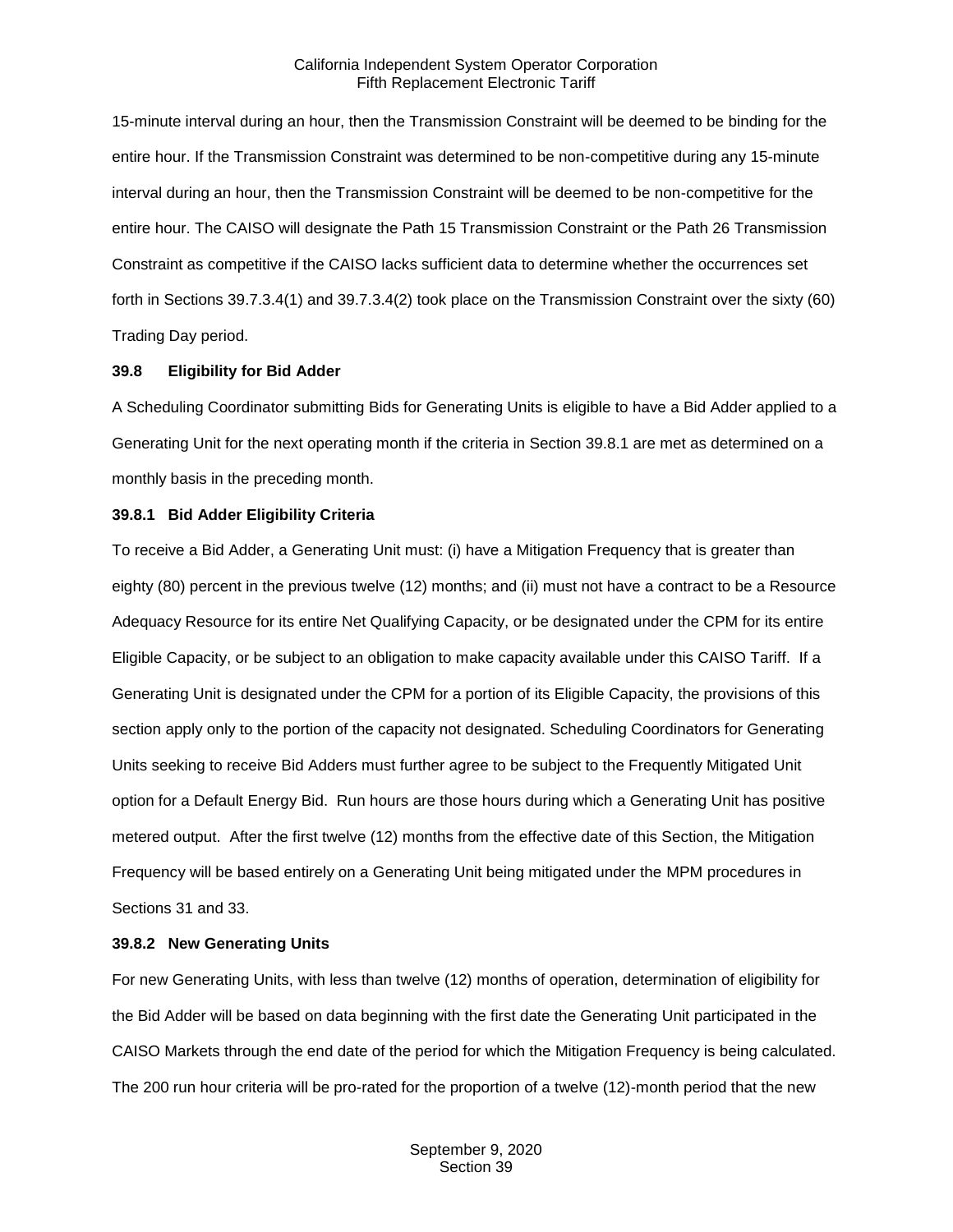Generating Unit submitted effective Bids in the CAISO markets.

#### <span id="page-27-0"></span>**39.8.3 Bid Adder Values**

The value of the Bid Adder will be either: (i) a unit-specific value determined in consultation with the CAISO; or (ii) a default Bid Adder of \$24/MWh. For Generating Units with a portion of their capacity identified as meeting an LSE's Resource Adequacy Requirements, that Generating Unit's Bid Adder value will be reduced by the percent of the Generating Unit's capacity that is identified as meeting an LSE's Resource Adequacy Requirements. The reduced Bid Adder will be applied to that Generating Unit's entire Default Energy Bid Curve.

## <span id="page-27-1"></span>**39.9 CRR Monitoring and Affiliate Disclosure Requirements**

The CAISO will monitor the CRR holdings and CAISO Markets activity for anomalous market behavior, gaming, or exercise of market power resulting from CRR ownership concentrations that are not aligned with actual transmission usage as a result of secondary market auction outcomes. If the CAISO identifies such behavior it may seek FERC approval to impose position limits on the total number or MW quantity of CRRs that may be held by any single entity and its Affiliates. Each CRR Holder or Candidate CRR Holder must notify the CAISO of any Affiliate that is a CRR Holder, Candidate CRR Holder, or Market Participant, any Affiliate that participates in an organized electricity market in North America, and any guarantor of any such Affiliate.

## <span id="page-27-2"></span>**39.10 Mitigation of Exceptional Dispatches of Resources**

The CAISO shall apply Mitigation Measures to Exceptional Dispatches of resources when such resources are committed or dispatched under Exceptional Dispatch for purposes of: (1) addressing reliability requirements related to non-competitive Transmission Constraints; (2) ramping resources with Ancillary Services Awards or RUC Capacity to a dispatch level that ensures their availability in Real-Time; (3) ramping resources to their Minimum Dispatchable Level in Real-Time; and (4) addressing unit-specific environmental constraints not incorporated into the Full Network Model or the CAISO's market software that affect the dispatch of Generating Units in the Sacramento Delta and are commonly known as "Delta Dispatch".

## <span id="page-27-3"></span>**39.10.1 Measures for Resources Eligible for Supplemental Revenues**

In all cases where a resource is subject to Mitigation Measures under Section 39.10, and the resource is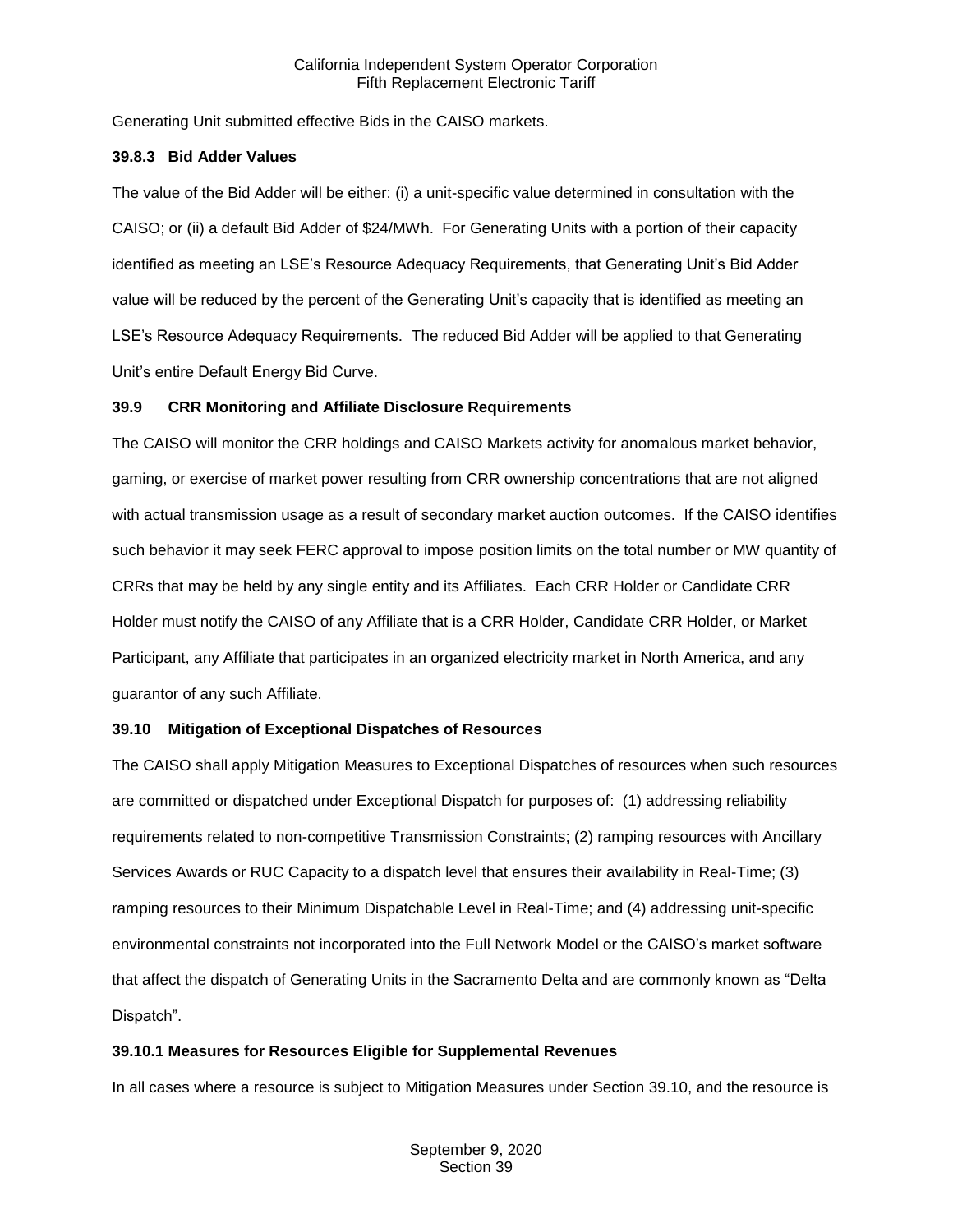eligible for supplemental revenues pursuant to Section 39.10.3, FMM Exceptional Dispatch Energy or RTD Exceptional Dispatch Energy delivered by the resource shall be settled as set forth in either Section 11.5.6.7.1 or Section 11.5.6.7.3, whichever is applicable.

#### <span id="page-28-0"></span>**3.10.2 Resources Not Eligible for Supplemental Revenues**

In all cases where a resource is subject to Mitigation Measures under Section 39.10, and the resource is not eligible for supplemental revenues pursuant to Section 39.10.3, FMM Exceptional Dispatch Energy or RTD Exceptional Dispatch Energy delivered by the resource shall be settled as set forth in either Section 11.5.6.7.2 or Section 11.5.6.7.3, whichever is applicable.

#### <span id="page-28-1"></span>**39.10.3 Eligibility for Supplemental Revenues**

Except as provided in Section 39.10.4, a resource that is committed or dispatched under Exceptional Dispatch shall be eligible for supplemental revenues only during such times that the capacity from the resource dispatched under Exceptional Dispatch is Eligible Capacity, the Eligible Capacity does not have an offer into the applicable CSP, and has declined an Exceptional Dispatch CPM designation offered under Section 43A.2.5.

## <span id="page-28-2"></span>**39.10.4 Limitation on Supplemental Revenues**

Supplemental revenues authorized under this Section 39.10 shall not exceed within a 30-day period (this 30-day period begins on the day of the first Exceptional Dispatch of the resource and re-starts on the day of the first Exceptional Dispatch of the resource following the end of any prior 30-day period) the CPM Soft Offer Cap, for which the resource would be eligible pursuant to Section 43A.7 had its Eligible Capacity been designated as CPM Capacity.

## <span id="page-28-3"></span>**39.10.5 Calculation of Exceptional Dispatch Supplemental Revenues**

The amount of Exceptional Dispatch supplemental revenues accrued by a resource within any 30-day period as defined in Section 39.10.4 shall be a running total of the sum of supplemental revenues received during that 30-day period. The calculation of supplemental revenues accrued by a resource within a 30-day period is based on the higher of (a) the Energy Bid price for the resource minus the Default Energy Bid price for the resource or (b) the relevant FMM or RTD LMP minus the Default Energy Bid price for the resource. The greater of (a) or (b) is multiplied by the amount of Energy provided by the